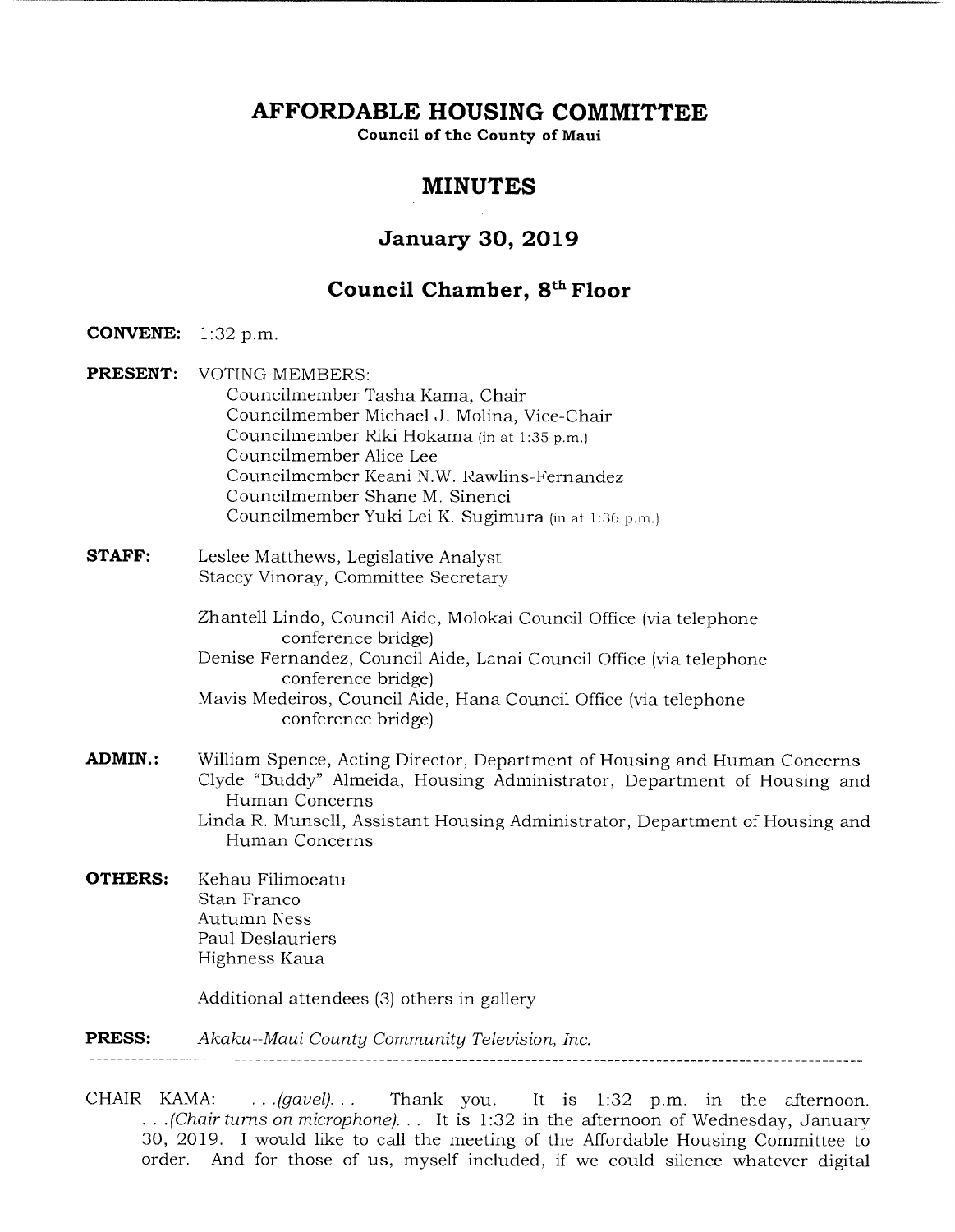## **January 30, 2019**

equipment we might have so that we don't disturb one another during our proceedings. So, I'd like to welcome our Committee Members who are here. I'm Tasha Kama, I'm the Chair of the Affordable Housing Committee. And I'd like to introduce my Vice-Chair, Mike Molina.

VICE-CHAIR MOLINA: Good afternoon, Madame Chair.

CHAIR KAMA: Good afternoon, Sir. And, also, Mr. Shane Sinenci.

COUNCILMEMBER SINENCI: Good afternoon, Madame Chair.

CHAIR KAMA: Same to you. And Alice Lee. Aloha.

COUNCILMEMBER LEE: Good afternoon, Madame Chair.

CHAIR KAMA: And Keani Rawlins-Fernandez.

COUNCILMEMBER RAWLINS-FERNANDEZ: Aloha, Madame Chair.

- CHAIR KAMA: Aloha. And I think we're going to probably be waiting on Yuki Lei Sugimura and, also, another Voting Member, Riki Hokama, who I hope will be here in a few moments. The meeting starts at 1:30 and I anticipate starting our meetings at 1:30 as long as we have a quorum. And seeing as how we do have a quorum, we are starting. We also have two non-voting members, Chair Kelly King and Tamara Paltin, who are free to join us or not join us today if they decide to. And so this afternoon we also have with us the Administration from the Department of Housing and Human Concerns, Acting Director Will Spence.
- MR. SPENCE: Good afternoon, Chair and Members.

CHAIR KAMA: Good afternoon, sir. Our Corporation Counsel, Jeff Ueoka.

- MR. UEOKA: Good afternoon, Chair.
- CHAIR KAMA: Good afternoon, sir And our Committee Staff, Leslee Matthews our Legislative Analyst.
- MS. MATTHEWS: Good afternoon, Chair.
- CHAIR KAMA: And Stacey Vinoray our Committee Secretary.
- MS. VINORAY: Good afternoon, Chair.
- CHAIR KAMA: Also want to introduce to you my Staff from my office, Evan Dust. And I think we have to my far right, Linda Munsell, right?
- MS. MUNSELL: Yes, that's right. Thank you.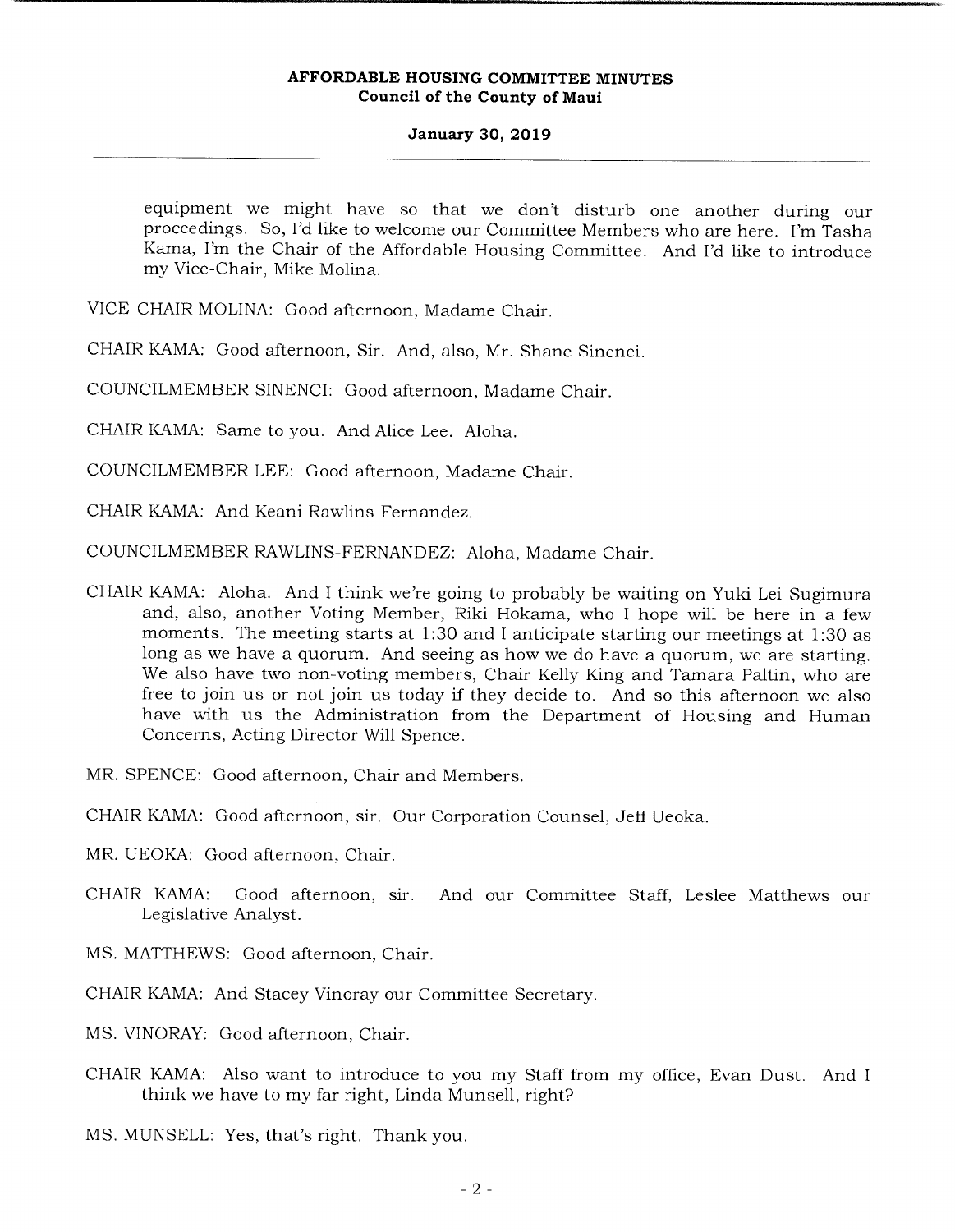#### **January 30, 2019**

CHAIR KAMA: Welcome, Thank you.

MS. MUNSELL: Thank you.

CHAIR KAMA: And also, Buddy Nobriga *[sic]* to my far, far right.

UNIDENTIFIED SPEAKER: Almeida.

CHAIR KAMA: Almeida - oh, right, Almeida.

MR. ALMEIDA: . . *.(inaudible). . .(laughter in Chambers)...* 

CHAIR KAMA: Oh, thank you. And so, I just want to acknowledge Councilmember Riki Hokama just entered into the room. And so I had asked Mr. Spence to prepare for us some information regarding affordable housing and what's going on so that we all can kinda like be brought up to speed and I'm hoping that any questions you might have as he goes through the PowerPoint, that you would be able to maybe write them down and after he completes the PowerPoint then go back and ask those questions. We only have an hour and maybe 45, 50 minutes because we did give up a part of our time to the GET Committee and I'm thankful that we could do that. Amen, Committee... oh, thank, well, should I say that?

# *.BEGIN PUBLIC TESTIMONY...*

- CHAIR KAMA: Anyway, but so I think we should begin public testimony. So, is there anyone here to testify?
- MS. MATFHEWS: Yes, Chair, I've check with the District Offices and they don't have anyone to testify. We do currently have five testifiers here in the Chambers. Our first testifier is Kehau Filimoeatu, testifying on AH- 13.
- CHAIR KAMA: So, your testimony is limited to three minutes and upon request, up to one minute to continue. If you are still testifying beyond that time, I will kindly ask you to complete your testimony. When testifying, please state your name and who are you representing. And so if you would, Ms. Filimoeatu, begin.
- MS. FILIMOEATU: Aloha, Affordable Housing Committee. Congratulations and imua. I am Kehau Filimoeatu here on behalf of myself and my ohana. Mahalo for this time to address the affordable housing of Maui Nui a Kama, a subject that is in crisis situation, I believe. And because all of you will be receiving a historical compilation, as well as works in progress, and I want you to know that we all have heard that this housing is a nationwide, even worldwide crisis, but, so what? Our kuleana is here where all of your constituents live and try to thrive to at first just live here. So, really, at first, I came to listen to our dire problem but then I realized, being silent is not going to help my son, yeah, my son. See, I'm a boomer. I guess he would be a boomie. No, but anyway, he's my issue. My son is a County worker for the past 12 years. He has a family of five and he desperately is looking for a house to buy.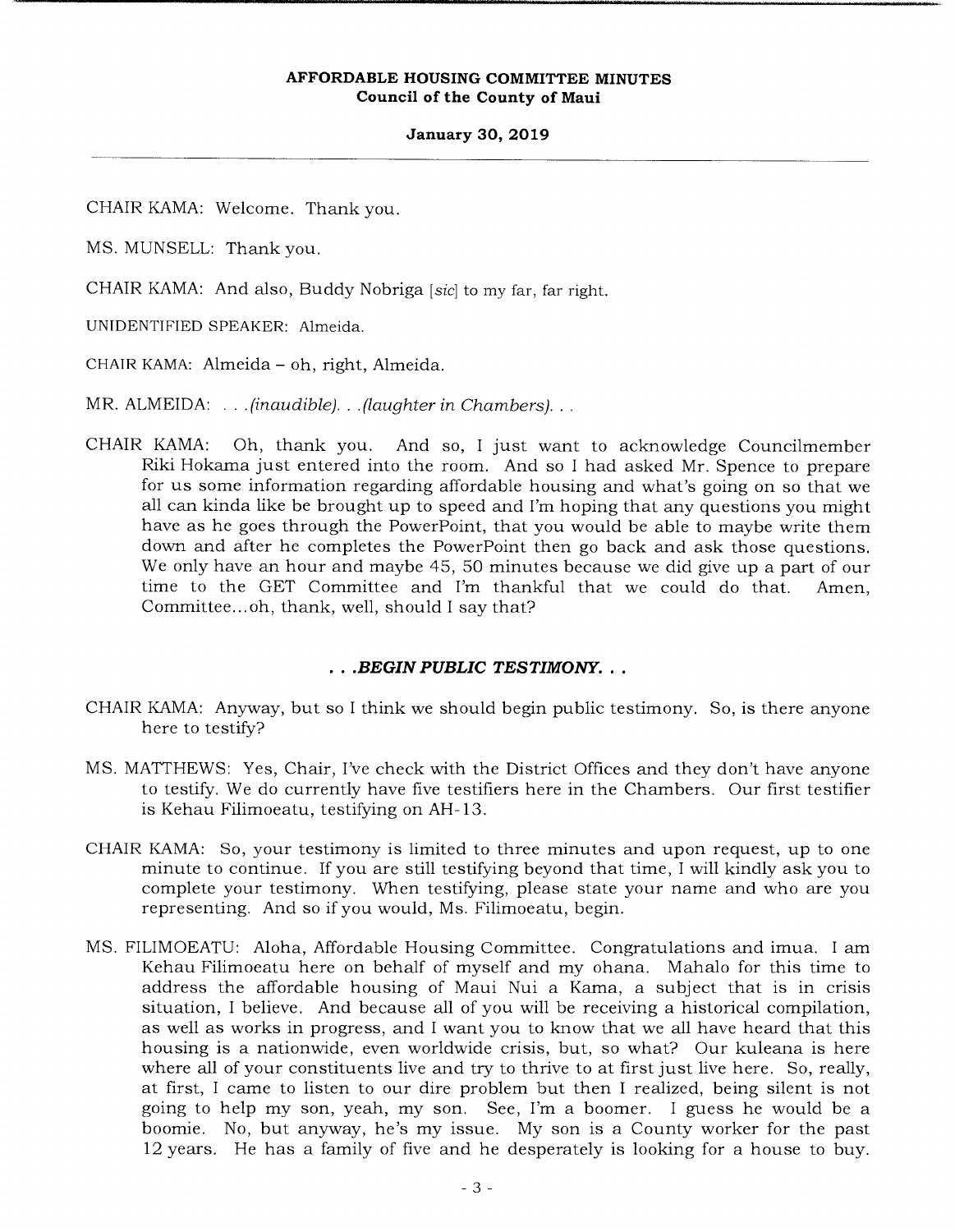# **January 30, 2019**

He's done his research and he's done all the stuff jumping through lotteries and trying to get literacy or financial literacy and he actually pre-qualed for \$350,000. Wow, to me \$350,000 that's over quarter... almost half a million dollars, yet, so what? We can't find a house priced for him. So what? He now is threatening to move to Vegas, yeah, where he's done his research and will be able to afford to live there, that's what. I'm not going to let my moopuna go. So, this is my challenge to you, AH Committee, ask the hard questions. How did we get to this crisis? How do we get out of this crisis? So, there are folks like myself who will do almost anything to kokua that cause. My name, again, is Kehau Filimoeatu. I'm embarking on my second year of retirement as a civil servant for over 27 years. So I have more time than money. Kuleana of na kupuna comes with lots of aloha and passion for generations to come. Mahalo, I made it.

CHAIR KAMA: Thank you. Members, questions for Ms. Filimoeatu? Thank you.

- MS. MATTHEWS: Chair, our next testifier is Stan Franco, testifying on AH- 13, to be followed by Autumn Ness.
- MR. FRANCO: Good afternoon --
- CHAIR KAMA: Good afternoon.
- MR. FRANCO: --Council Chair, or Affordable Housing Chair, and Members. I'm sorry, I'm just getting out of bed after seven days at home, so if I'm a little shaky, that's the reason. I speak for myself. I've been working, as you probably well know, over 30 years on the affordable housing issue and last year I thought we had a breakthrough. There was \$250,000 that was created for a plan to be developed and we met over several meetings as FACE Maui to come up with a plan and presented the plan to the Council. That plan didn't go forward. Another plan was done but we got some recommendations from SMS, which we had thought we had given the Council before they made that, those recommendations. I want to talk about the recommendations. I think it's really important when we're talking about affordable housings projects, that we have this in place before we start really making decisions. An affordable housing plan spells out where you're gonna build things, how you're gonna pay for it, when is this project gonna be coming online so that you have some idea. We also should be looking, Council, and this has been discussed, this is not a new idea, before, that we should have a timeline. When the Council says, we approve this project, you can go forward, you can build it, get a timeline on it, five years, whatever the timeline may be. So, it's very important to have an affordable housing plan. We don't know where we're going if we don't have a plan. The second important thing, this was recommended also by SMS Hawaii, we need what I wanna call a housing czar, they call this position a developing director, and they paid it at SR-26. Now I'm not sure, and I don't think it's gonna be possible to hire somebody from the inside to work inside the organization. If we really want somebody that knows what it is to build housing, we might have to go on a contract basis to find somebody that can do this. I think that's the two things I want to say. I'm very concerned about the projects and how they're coming or not coming on board. When we give approvals, we need to have some assurance that those projects are going to be built because, as my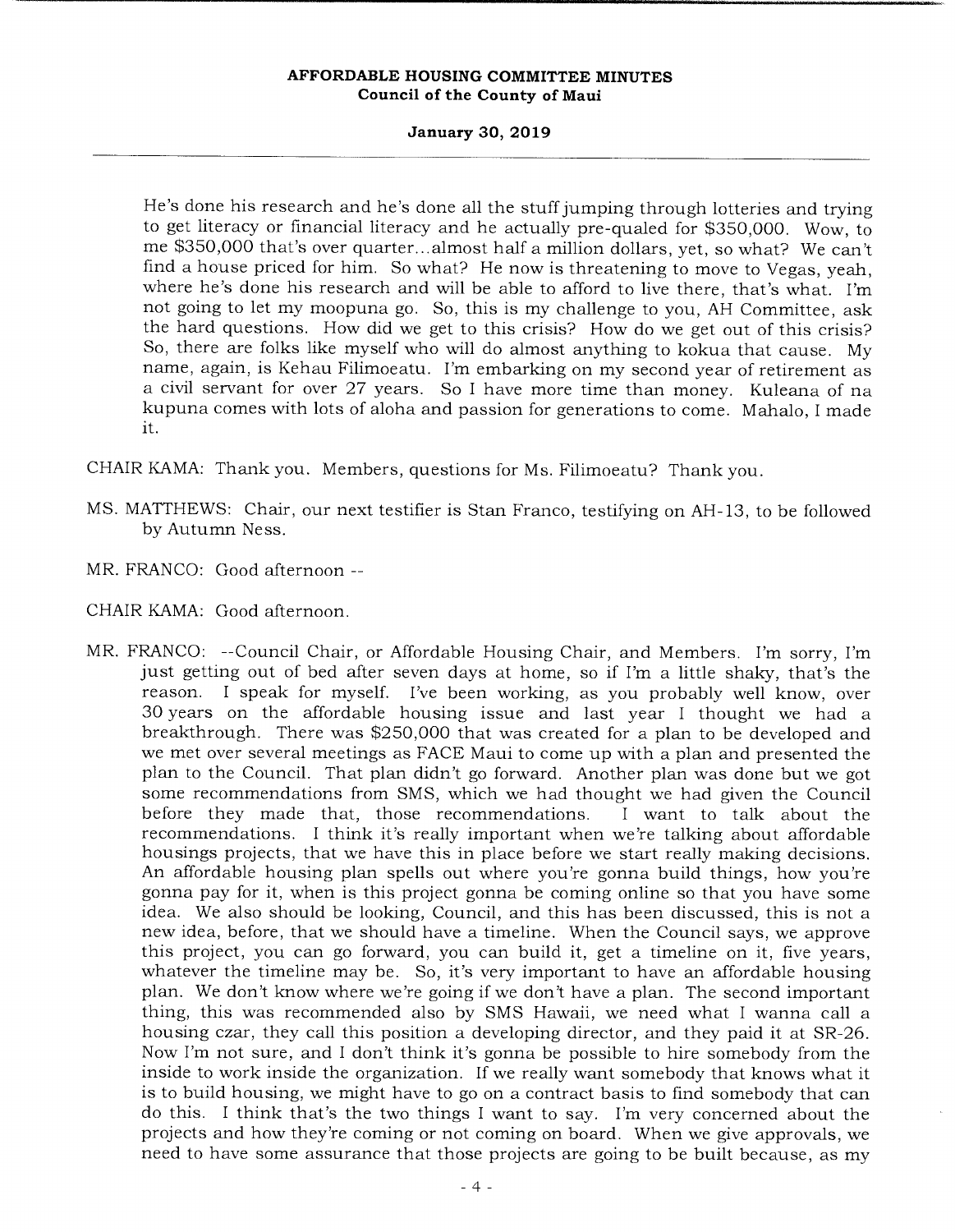#### **January 30, 2019**

friend Kehau said, our children are moving away. We need to stop this problem. Thank you.

- CHAIR KAMA: Thank you, Mr. Franco. Members, questions for the testifier? Seeing none, thank you, Mr. Franco.
- MS. MATTHEWS: Our next testifier is Autumn Ness, testifying on AH- 13, to be followed by Paul Deslauriers.
- MS. NESS: Aloha, Committee. I apologize, when I left my house it was freezing this morning. I'm here, I guess, to ask the Committee and first of all congratulate Chair Kama for being in that seat, I'm really happy to see you there and I'm really optimistic about what's going to happen in this Committee. I was dismayed when I opened the agenda today and I saw that the report that was available to the public was two years old, the one from May of 2016, mostly because since then a lot has happened in the way of studying and reporting and finding out what the possible solutions to our housing crisis are. Two of the things that I can remember are the TIG report and the SMS report that both came out of this Body. Since the thing that's in Legistar published in 2016 happened, and those reports came out, we learned a lot about what the problems are and what the solutions are. Unfortunately, we haven't really acted on many of them and when the SMS report came out at the end of last term, two years after the TIG report came, I was actually really angry standing at this podium that nothing had happened in between those two almost identical reports in that two years. I guess I'm asking the Committee here to please don't start from square one. There are two big research reports with bullet point recommendations, very clear, about what this Committee can do right out the gate, so please don't do another study. Please use the resources and the stepping stones that have been laid out for this Committee. And I know that I and a lot of people in this gallery and around the island are here to help in whatever way, shape or form we can. I will say that I learned over the few years that we can't get out of this mess the same way we got into it, we just can't. We have to start questioning what we think the basic facts are because what we think to be true now is what put us here. Please don't believe the institutional response in this building to solutions that are in that report. You'll hear, oh, we can't do this because or oh, we just have to build and the market will figure itself out, or the cost of building, blah, blah, blah doesn't pencil out. It's all untrue if you just ask more questions and you think a little bit differently about the way things are done. I've been hearing for the last three years that building things that are affordable in perpetuity aren't possible because you can't find financing, it's untrue. There are people on this island that are building things that are affordable in perpetuity and financing them right now but somebody in this building heard that two years ago and that's what they believe to be true right now. Let's see.. .bold things that I'm asking you to consider are redefining what we say is affordable, to something like \$350,000, HUD is not God, we can do better. You guys have so much power to set the terms for development, how long something is affordable, the size. The developers shouldn't be coming to you guys. You should be the ones setting the terms for what we're, the things that we're going to live in. The Affordable Housing Fund grant, right now, over the period the Affordable Housing Fund has existed, we have written grants out of that fund to an average of \$160,000 of subsidy per home. Each home that is built through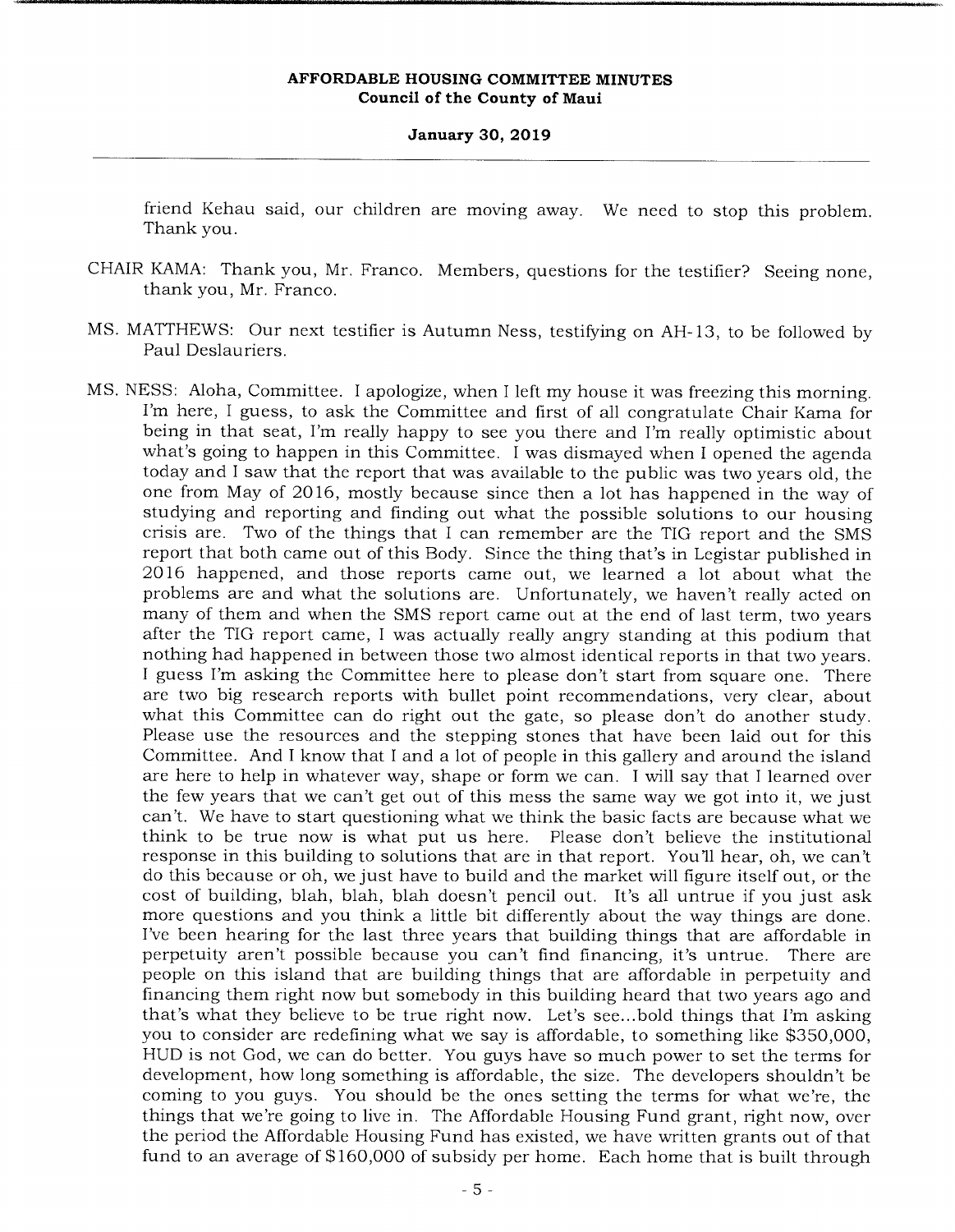# **January 30, 2019**

the Affordable Housing Fund has been, the average subsidy is \$160,000 per unit and almost none of them are still in the affordable housing pool, they're gone, on to the open market. So, we have to question, are we writing those checks to the right people and are we just throwing our taxpayer dollars away to one family in one unit, what does that mean? All these are questions that I really encourage you to ask. And I'm here in whatever shape or form I can be useful. Full disclosure, not as a job, just 'cause I really, really want this to happen for people like Aunty Kehau's moopuna. Okay, thank you very much.

- CHAIR KAMA: So, Members, questions for Ms. Ness? None? Thank you. Ms. Matthews, could we check in with our District Offices?
- MS. MATTHEWS: Hana, do you have any testifiers there ready to testify?
- MS. MEDEIROS: Aloha, Chair. This is Mavis Oliveira-Medeiros from the Hana Office and there is no one here waiting to testify.
- MS. MATTHEWS: Aloha, Ms. Fernandez, on Lanai, do you have any testifiers there to testify?
- MS. FERNANDEZ: Good afternoon, Chair. This is Denise Fernandez at the Lanai Office and there is no one waiting to testify.
- MS. MATTHEWS: Aloha, Zharitell, in Molokai, do you have any testifiers there to testify?
- MS. LINDO: Aloha, Chair. This is Zhan from the Molokai District Office. There is no one here to testify.
- CHAIR KAMA: Thank you, Ms. Matthews. So, do we have other testifiers here?
- MS. MATTHEWS: Yes, Chair, we have two more testifiers signed up to testify. Our next testifier is Paul Deslauriers, testifying on AH-13, to be followed by His Highness.
- MR. DESLAURIERS: Aloha, Chair Tasha Kama --
- CHAIR KAMA: Aloha.
- MR. DESLAURIERS: --and our County Council, aloha. My name is Paul Deslauriers and I am part of the Maui Pono Network but I'd like to put on a different hat, one that involves my involvement for 33 years as an organizational development consultant and systems engineer and working with issues in Massachusetts around the continuum of care that we had in Massachusetts. What I'm proposing and what I would like you to consider when you look at housing, that you look at a full spectrum of what the actual needs are in our community and have that spectrum be in a way that it really supports a continuum of care for the people who are in the system. What I mean by that is that starting off with people who are homeless, to have a place where they can go, then with that, with social services to support people who are dealing with drug issues or mental illness. From there, moving up through the shelters, and there is different gradations of shelters that could provide different levels of support depending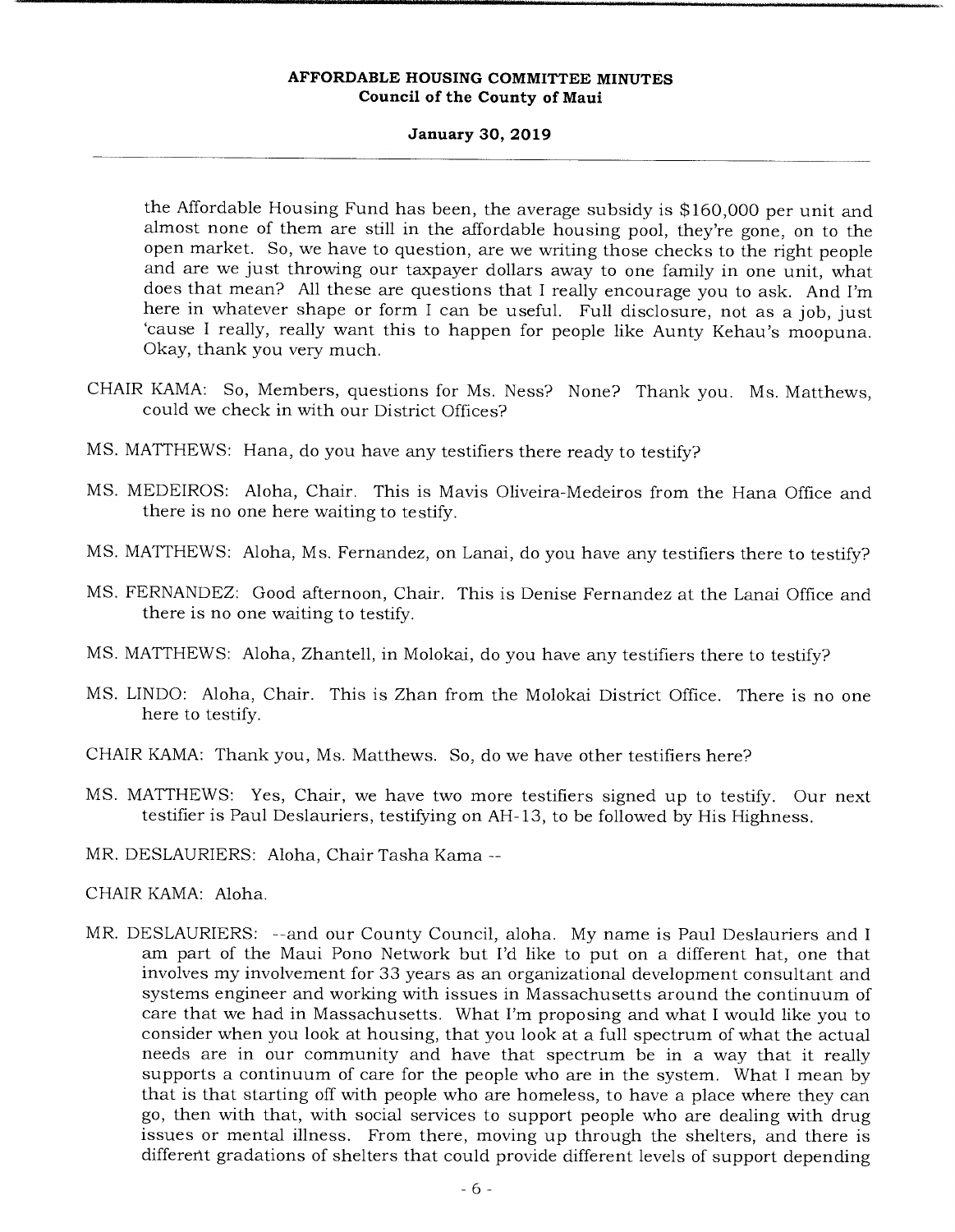# **January 30, 2019**

upon how people are integrating in the community. Then from there we have a gradation also of what is affordable housing. When I was here 14 years ago I got involved with starting the Na Hale 0 Male [sic]. I just, you know, we did a lot of research and found out that there was a good system that was in New Hampshire that was going on for 24 years. So, we gathered a group of people, there were 40 of us, and we just started, we got some funding, we had the people from New Hampshire come on over, and we looked at our first community land trust here in Hawaii to support affordable housing in perpetuity, and it does work, and it does create, again, if you look at the different stratospheres of income, it fits in with some of those. Right now, we're dealing with average house sale of around \$960,000 and to get, really, to afford that, you need an income of \$220,000 a year, so to look at it from a whole spectrum of support and care. If you look at it from that perspective and put that into your affordable housing plan, I think that it becomes a real way to deal with some deep seated issues, issues that keep reoccurring because people fall between the cracks. And this whole approach would really support that so that you really can use then whatever resources you put, not worth recidivism, that people may experience, but support them in a continuum of development and support and care so that, again, they can be independent and on their own as a goal. So, I just encourage you to consider this type of framework when you look at and think about the housing needs and issues that we have in our community. Thank you.

CHAIR KAMA: Members, questions? Having none, thank you.

- MS. MATTHEWS: Chair, our last testifier signed up to testify in the Chambers is Your Highness Kaua, for the record, war captain, testifying on AH-13.
- MR. KAUA: Hello, everybody. For the record now, today, right now I'm war captain counselor by this for the, for people in the, what they call, courtroom, that is docked in our area at the captain I talking to. And now I talking to you as the war captain within the Kamehameha and the king of all kings, in his word for, father, me, we are speaking to you. One, you should know by now, words is the biggest crime there is, ever had, and it's shaking the whole world today because the word you're using. Think about this on your own turf because you going have to answer to that. Two, the words you use as a dictionary, Mr. Dick, and she-nary, the wahine. Well, that's how they make 'em in the dictionary so that we get affordable housing. Well, I living at home, I might not get one house but I get home. But the point is, you put into a word called affordable and affordable itself goes up when it cost from here . . . *(inaudible).*  since they give my mother work, we never had to work since to keep on skyrocketing. As they talked about earlier, Haiku Mill, Haiku, Wailea, prices tend to up and down. Being that all they want to do is go up and down for someplace else, come over here, up and down, go higher and we go down. Yeah, it's what makes sense in their book. Well, the third thing in their book is, serpent snake, slave tongue. It becomes so natural that we don't, we just see 'em naturally because could hear it for years now by asking, seek, knock and ask, ask Father. And he said James 1:19-20, be swift to hear. At that time, as it is, would show a lot of examples he was explaining, example, well, I quotes, I'm a counselor, Maui Youth and Family Services, I work with kids. I coach kids from high school to colleges. I been involved within the, been president for Hawaii Hack Attack. My mom retired from the school, I know a lot of teachers and so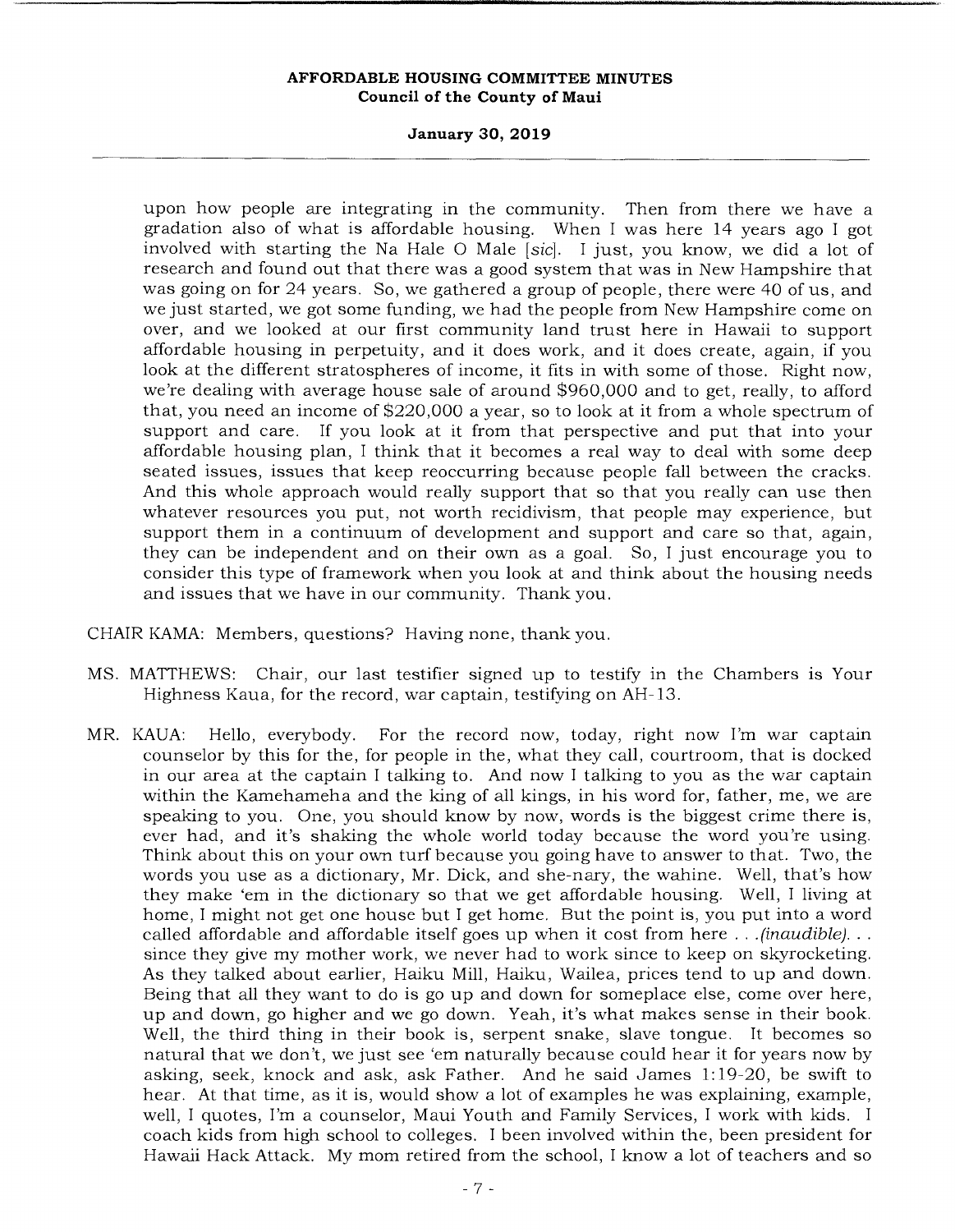## **January 30, 2019**

forth, police officers, you name it, that's what good about being raised here on Maui. I'm not from someplace else, I'm here. And therefore I here, so all can hear from elsewhere. It is a challenge, a challenge you taking, go on this though, you're right, you're going for the challenge, keep this in your head, word, dictionary and serpent's tongue. Watch your words when they use it. Definitely to do that every single day, that's what you call practicing. So, Lord, forgive me for I have sinned, for sin is taken care of 'cause he loves me, we. Same, one plus one, one and the same, one plus one, one and the same, nothing . . *(inaudible). . .* defensive, together we make 'em work yeah, we get 'em. Woop-woop! We got 'em. And that's what we play and there are people that can vouch for that. That's why I like to be here in front you guys because they all looking at he, and not me talking, it's Father, me, we talking 'cause I get to hear from all you guys for all this years. And that's a fact, that's why I love speaking to one on one like this so nobody can say nothing, to put down the other person. We have a tendency to do that. Let's keep it in the courtroom.

CHAIR KAMA: Thank you.

MR. KAUA: One more minute? From the courtroom, all the way to one o'clock. They hearing this on all this time, 1893, our aina sky aina. They continue put it into the dictionary round, serpent's tongue. The bottom line is, if you . . *.(inaudible).*  remember who catching you now, who catching you? Are you going to let the one catch you like that?

CHAIR KAMA: Sir? Thank you very much for your testimony.

MR. KAUA: Okay.. *(inaudible)...* 

CHAIR KAMA: And we did receive, we have received the word for the day.

MR. KAUA: Okay.

CHAIR KAMA: Mahalo, aloha.

MR. KAUA: Wait, excuse me. What the other guy, administration, is Spencer?

CHAIR KAMA: He's going to do a presentation right after.

MR. KAUA: Oh, that guy?

CHAIR KAMA: Yes. Thank you.

MR. KAUA: Oh, but I have 30 seconds left, 30 seconds. Spencer ....

CHAIR KAMA: Sir, sir, your time is up --

MR. KAUA: Okay.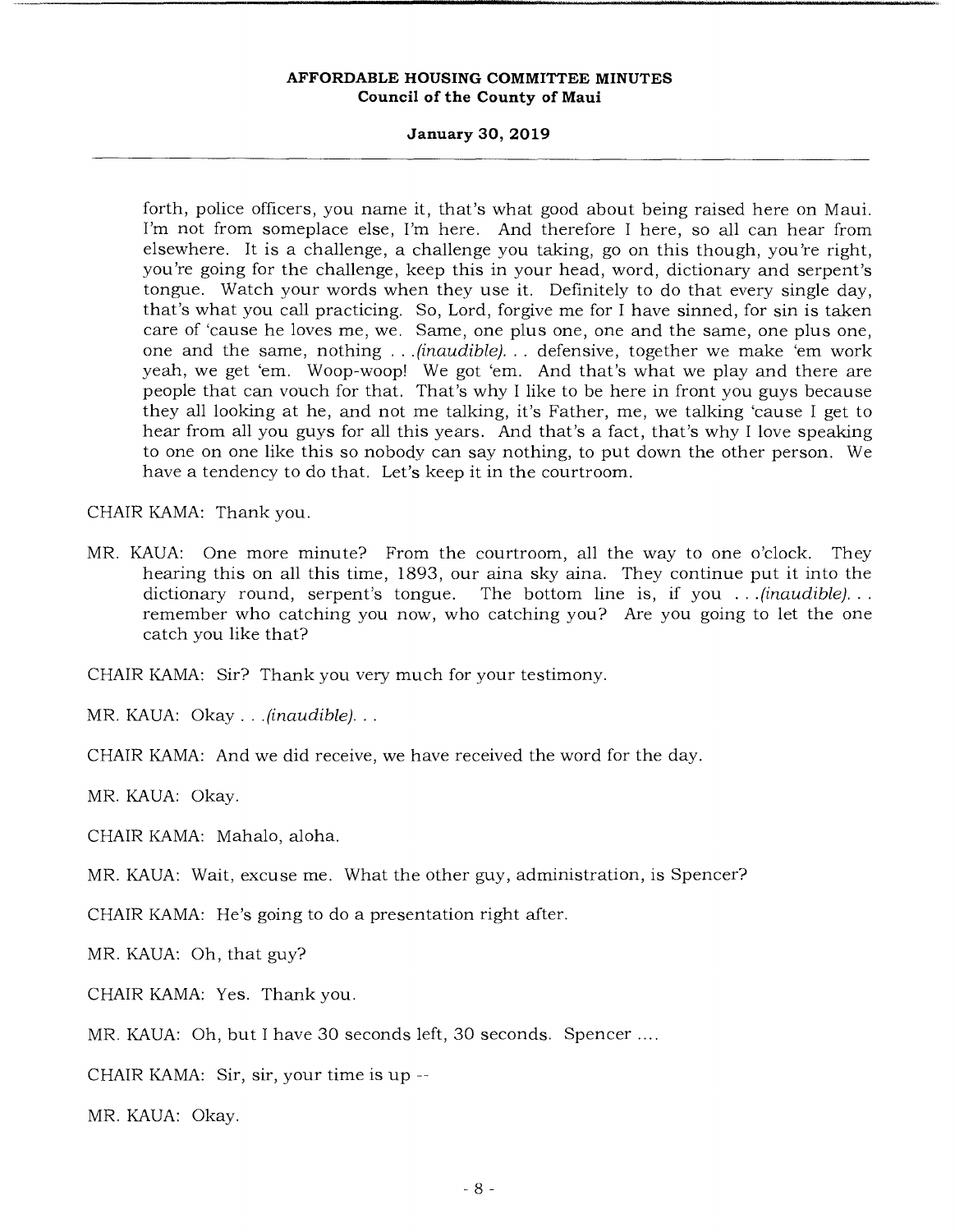#### **January 30, 2019**

- CHAIR KAMA: --I'm *sorry.* Mr. Spence will give a presentation. You can speak with him later.
- MR. KAUA: I got to hear a lot about that, Spencer.
- CHAIR KAMA: Thank you.
- MR. KAUA: So, remember, use your word correctly.
- CHAIR KAMA: So, do we have anyone in the gallery who would like to testify? So, should we check in with the neighbor islands again one last time?
- MS. MATTHEWS: Yes. Lanai, do you all, did you have any testifiers that showed up to testify?
- MS. FERNANDEZ: There is no one waiting to testify at the Lanai Office.
- MS. MATTHEWS: Thank you. Molokai, do you all have anyone there to testify?
- MS. LINDO: No one waiting on Molokai to testify.
- MS. MATTHEWS: And up in Hana, do we have anyone ready to testify?
- MS. MEDEIROS: There is no one in Hana waiting to testify.
- CHAIR KAMA: Seeing as how there are no more testimonies this afternoon, I'm going to now close public testimony.

COUNCILMEMBERS VOICED NO OBJECTIONS.

CHAIR KAMA: Thank you.

# *.END OF PUBLIC TESTIMONY..*

- MR. KAUA(from the gallery): One thing, Chair, Chair lady, one thing. . *.(inaudible)...*
- CHAIR KAMA: Sir, I'm sorry, I'm going to call a recess 'cause we're going to go into the next order of business but you're always welcome to come back at the next hearing. Thank you. So, I'm going to call for a recess. . *.(gavel)...*

#### **RECESS: 1:56 p.m.**

#### **RECONVENE: 1:58 p.m.**

CHAIR KAMA: . *.(gavel). . .* I'd now like to reconvene the Affordable Housing Committee meeting.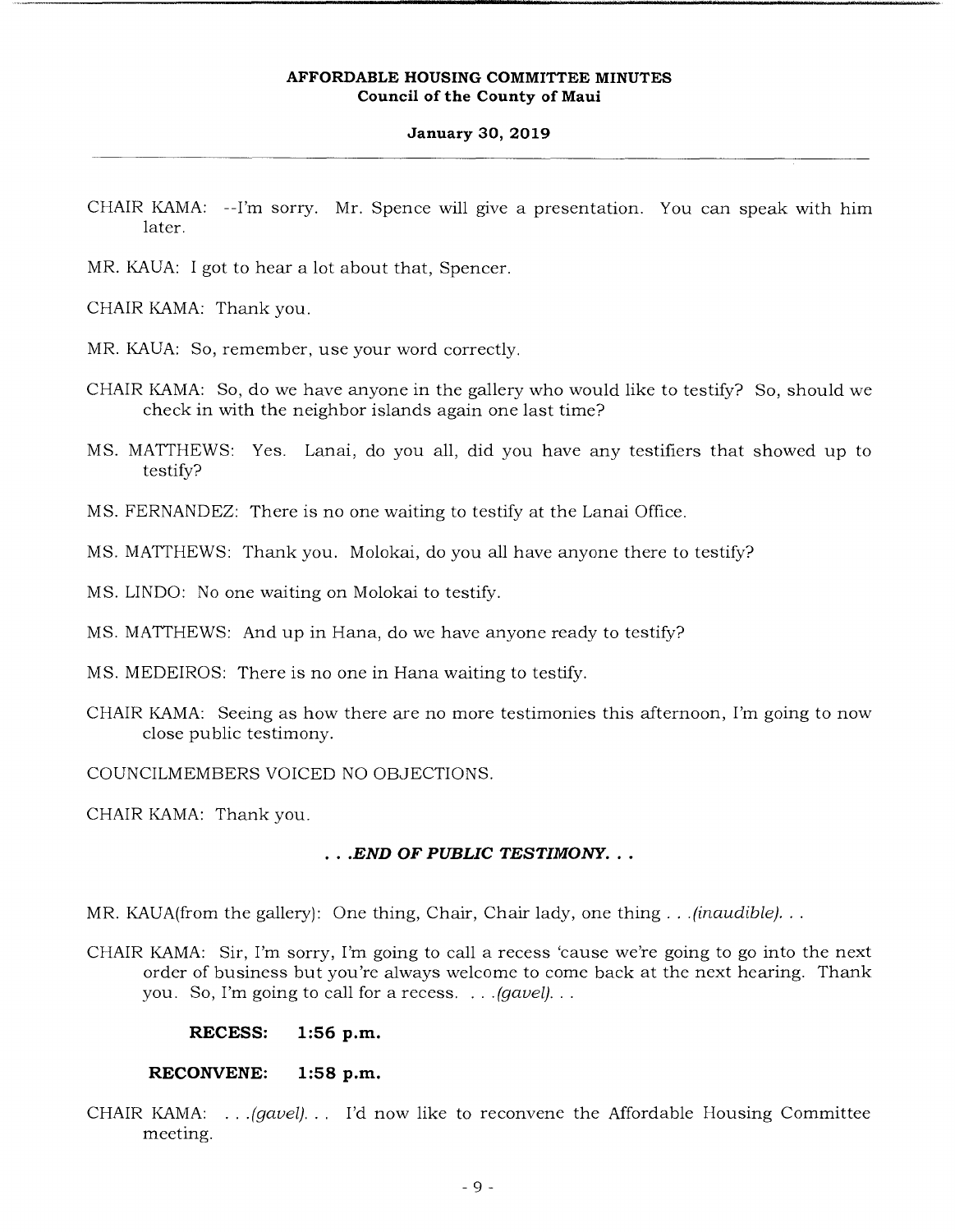#### **January 30, 2019**

# **ITEM AH-13: AFFORDABLE HOUSING PROJECTS** (CC 16-114)

- CHAIR KAMA: So, now we have a presentation by Acting Director of Housing and Human Services, Will Spence. And my goal for this presentation was to be able to inform those of you who were not clear with some of the terminology that the affordable housing people use, that would be helpful to you to understand, at least for some of the jargon that's being used and so that you can see also what are the, some of the projects that are being worked on, where they are, and how many housing units we're going to be able to have for the year 2019 for some of our people who are out there waiting desperately for rentals and/or home ownership. So, when you are ready, Mr. Spence.
- MR. SPENCE: Okay. Thank you, Madame Chair, Committee members. Go back one. Okay. So, what this is today, at the request of the Chair, is an overview of the Department of Housing and Human Concerns, particularly as it relates to housing. With me today is Buddy Almeida, he is the Housing Administrator, and Linda Munsell, she is the Assistant Housing Administrator. I think, I mean, in listening to the testimony, I think it's really important and I will work with the Chair on this, to come back and present to you more detail on the need, the.. .how we go about, you know, working with different projects and whatnot. We have a lot of information we would like to convey to the Committee but for this particular meeting, it's just the overview of the Department. Okay, thank you. The Housing Division's mission is for Maui County citizens to have access to affordable housing of choice. So, it's not just any housing we're going to plug you into but of choice, and that goes into developing long-term rental units, availability of homeowner opportunities, development of special needs, so we're talking about homeless, you know, people that otherwise would be dropped through the cracks and assisting lower income persons to secure affordable, safe and sanitary housing. So, we have a Housing Division, within the Department of Housing and Human Concerns, there's a number of different divisions. Pretty much, we're just focusing on the Housing Division today. There's 25 full-time employees, 8 Housing that deal with Administration of the, just the housing portion, but we also have 17 employees that are dealing with Section 8 and when, well get to a slide and have some discussion on the Section 8 Program, very critical program with Federal dollars that this office administers for the citizens of our County and it affects all of our islands. We also, we're covering 2.96, that's the Council's policy for workforce housing that we monitor projects under, I should say we not only monitor, we process, alongside the Council, projects that are developed under 201H, that's a Hawaii Revised Statutes provision that is to fast track projects that are especially for affordable housing. We promote fair housing practices, you know, that's one of our Federal laws against discrimination and providing availability to our residents. We monitor the management of County-owned rental projects and we have a list here today that we can pass out later. And then we also monitor County grant programs. So, the Housing Division does some grants but I will also say that our Grants Division contributes greatly, particularly towards housing the homeless and helping those programs to end the homelessness within the County. So, a lot of people think of the Department as having two different sides and it's only generally true. There's a great deal of overlap between them. Housing programs, these are the biggest programs that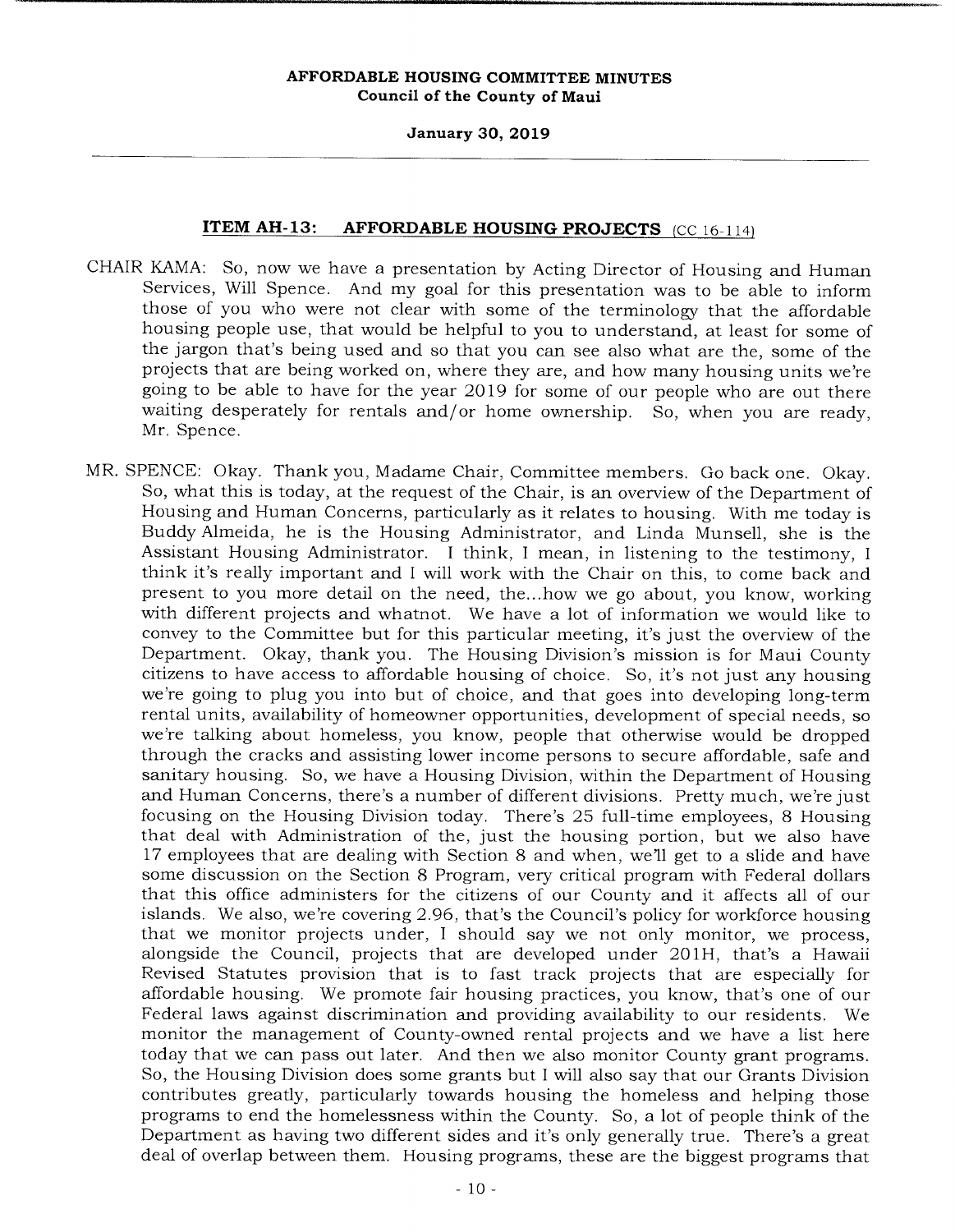#### **January 30, 2019**

we work with and that the Council has considerable oversight over. First is the Affordable Housing Fund where real property taxes appropriated every year to put into a fund particularly for affordable housing projects. We will be transmitting the 2019 list of projects very shortly to this Committee. The, it's, particularly it targets the very low income levels but it may go up to 140 percent of area median income and we'll cover what that means in a couple minutes. We administer the First-Time Home Buyers Program, which the Council is very generous. Last year they put in \$2 million to be awarded to help pay for the down payment of a home and we held a lottery just more than a week ago and the looks on people's faces when they found out that they have an opportunity to buy a house, was just priceless, I mean, you look at the hope and the joy on their face that we're going to be able to get something, well worth the Council's time and the budgetary efforts. I touched on the Section 8 Housing Program. We administer more than 1,400 vouchers every year within Maui County and that amounts to \$22 million in Federal funds. What this does is it assists renters, well, it assists homeowners, landlords and renters to pay the rent so people have a place to live. When I first, I had no idea coming into this job the depth of the need for this program and how much it goes towards helping Maui residents be able to live here. When you start signing contracts between landlords and the County to get these funds and you see that, what people cannot afford, you know, you rent out for \$1,500 a month and, you know, we're giving assistance for 1200 of that. That's, that just tells me the dire need of our residents. This one program alone saves hundreds of homeless, people from becoming homeless within our County. We also administer the National Housing Trust Program. These are just, it's not a lot, it's at  $1\frac{1}{2}$  million comes available to the County every three years. It's for very, very low-income rental developments, 30 percent and below area median income. HOME funds, another 3 million every three years and it becomes available through Kauai, Hawaii and Maui, so. The biggest program that the Council deals with is 2.96, it's our workforce housing program and basically what it does is that when projects come through that have ten units or more or hotels that are doing ten units or more, excuse me, subdivisions, timeshares with ten units or more, it triggers the provisions of this part of our Code and it requires that developers either build affordable units.., we can go to the next one. Okay, these are the triggers that I was just saying. What it says is if it's triggered, 25 percent of those units have to be sold or made available otherwise for low income affordable housing. We process the workforce housing agreement, that's recorded, there are different ways you can satisfy the requirements, either by building housing units, which is our preference. In lieu fees, we haven't had anybody do the in lieu fees, which we're very happy to but that's, it's still available. Credits can be issued or there can be a donation of improved or unimproved land, that's land that's either ready to build or just vacant land with nothing on it. I'm not going to go through this too much but it's income group distribution. We have deed restrictions on the projects that fall under this and how long they have to remain affordable. Ownership units for 30 percent and below, ten years, eight years and then above moderate income, five years. For rental projects, the deed restrictions are for 30 years. And there's, Ill just say there's been a lot of discussion on the Council over the years of, you know, and you heard testimony today on, are those deed restrictions appropriate or not and I'm sure we will get in discussion with the Council on this. There's also eligibility criteria for people wanting to purchase or rent within these projects that fall under 2.96. You have to be a U.S. citizen. I'll skim over this. There's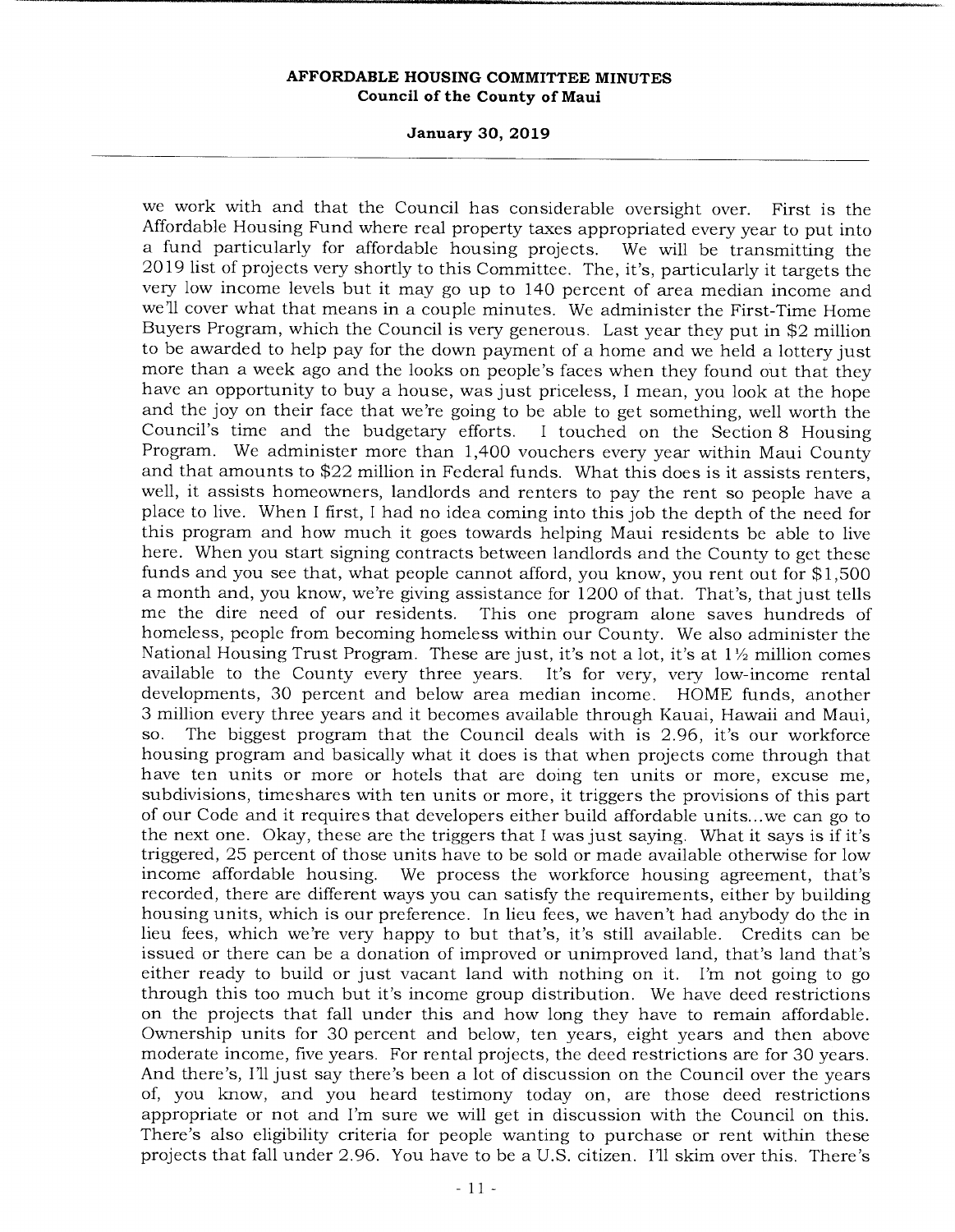**January 30, 2019** 

income limitations, there's assets, you can't have too much money, et cetera. This is also something that we should talk about with the Council. I know of builders who have tried to build affordable housing projects and then recognizing the need, wanting to do the right thing but then having a hard time finding the renters or the buyers because of these restrictions. So, that's going to be something we should talk about. Another thing that will come before this Committee is the 201H projects. Our State Legislature recognized that the entitlement process is very long, very cumbersome, very expensive. For a property that has to go, let's just say a project that has to go to the State Land Use Commission and then come to the Council, or come to the Council for approvals, it can be seven to ten years. So, from inception, somebody wants to build a project, say the Waikapu Country Town, they, first they talk to the community for ten years, then it took a number of years to get through the EIS and the AIS process, get through the State Land Use Commission and then it coming to the Council for approval. It's been through the County process, which typically takes, it can take three to five years to do that. That's a long time to bring housing to our citizens from, I mean, even it's agreeable with our community plans, with, you know, the Maui Island Plan, et cetera, it takes a huge amount of time, huge amount of redundant processes. So, what the, the State Legislature recognized, for all of the counties, that it takes a very long time to do. So, they came up with this fast-track process, and this isn't something new, there's many iterations of 201 that have been done over the years, but all of them are focused on making housing happen quicker. So what they do is, a developer will come to my department and present to us an application, we will go through the agency review, the agencies will look at things, well refine some of the requirements, et cetera, and then my office will transmit that to the Council. Once my office transmits these applications to the Council, it's 45 days for the Council to act, so that's an approval, an approval with conditions, or a denial. So those options are before the Council. And typically what they're going to ask for is an exemption from the General Plan, the community plan, they're going to ask for exemptions from certain expensive, at least what they consider expensive design standards and they're going to ask for waivers of your typical permit fees, for building permits, plumbing permits, et cetera. And all of those things, they will ultimately add up to a lot of money that can then be translated into lower housing costs. And I'll just say, okay, so they can be for homeowner or rental projects and you have to have a, it's not just any project can do this, there has to be at least 51 percent of the project, the properties are affordable, they have deed restrictions, and they do, at least what State law provides is that they go up to 140 percent of area median income. Okay, before we get into the particular projects, I want to say that we have some 201H projects in the wings, one coming in for an amendment to a pre-existing approval, maybe two that youll see hopefully pretty shortly. Those should be pretty easy to do. We're going to have another three projects come forward over on the west side, so those applications are almost complete and you will see them hopefully shortly, so look forward to those things coming before the Council. Particular to housing projects, there's, we have an updated list of affordable housing projects that are going right now but, and we can hand that out maybe in a little bit, but there's three projects that are going currently that are under construction, Kahoma, Kaiwahine and Hale Mahaolu Ewalu. The Kahoma Residential Project is over on the west side. It's, this was a 201H and it's 100 percent affordable. It's up above, it's mauka of the highway and right along Kahoma Stream. That's currently under construction. It's, there's a number of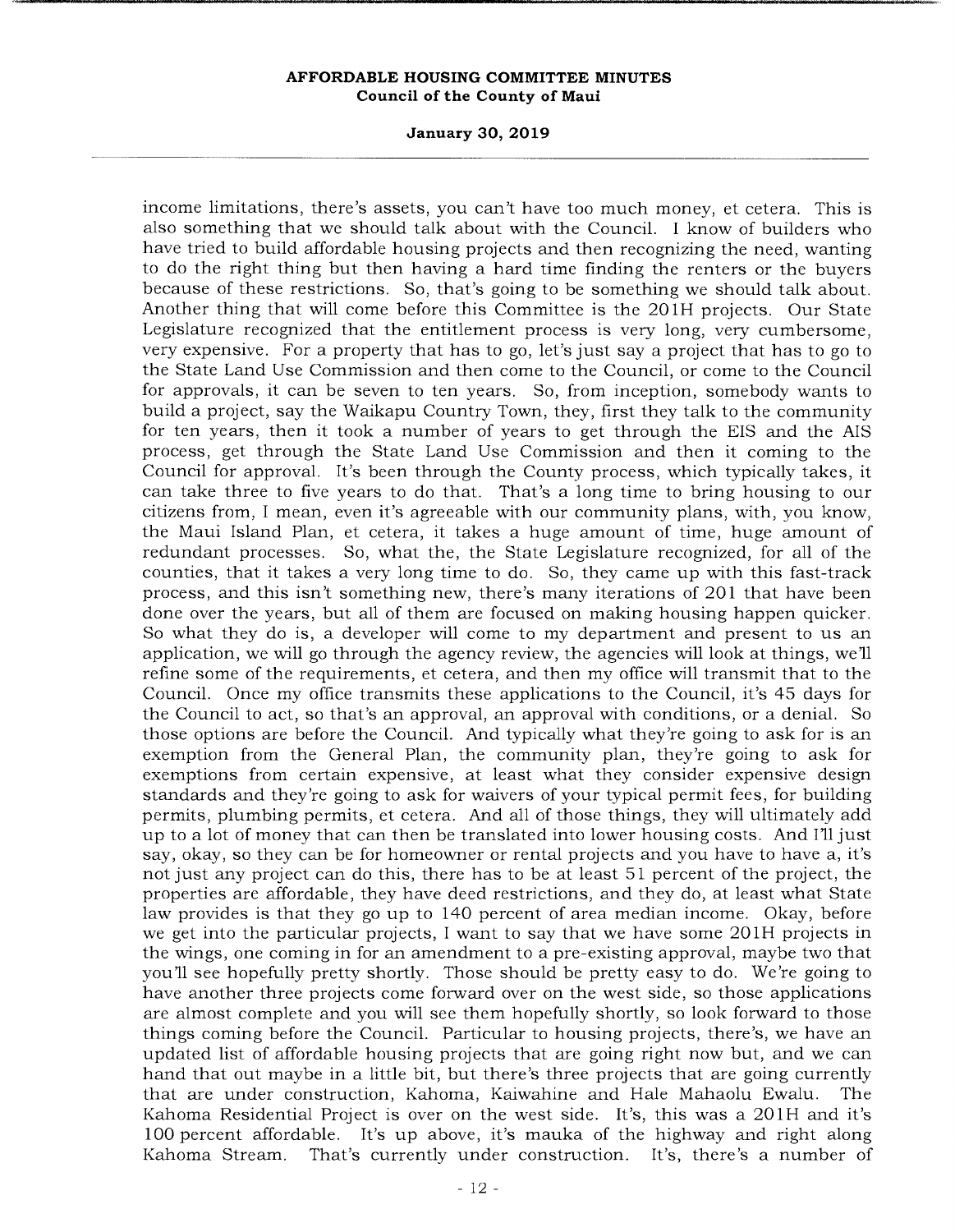#### **January 30, 2019**

Habitat for Humanity homes going on up there but a lot of it is already built. Kaiwahine is also a 201H project. They, interesting, in order to build this project, was at 120 percent, or excuse me, 120 affordable rental units, all at 60 below, 60 AMI and below. They pull from four different funding sources to make this thing go. It's really, the developer is to be really commended for their creativity in how to make these things work. So, when we talk about AMI, we're talking about area median income. So, that's the median income of a household on Maui. So, you have a husband and wife or you have a single or that's, this is generally their overall income for the County. HUD does this, the Housing and Urban Development, Federal agency, they keep the statistics on this and one of the things we handed out is this sheet with all of the sales prices, etcetera. The, you can, this both has sales prices, what we would consider affordable, which we can talk about that in a second, but the others, it also has rental, what they consider affordable rental, but there's also a differentiation for Lanai, for Molokai, and for Hana because the incomes are different for those three areas. The, it's important, I know there's a lot of discussion, is this even applicable to Maui County? And I tend to agree with the objections that, you know, some of these income levels, for Maui island, 100 percent of AMI, area median income, is \$81,400, that's family of two or whatever, that's the household median income, average household. That's, in a lot of ways, that seems high. People argue that, you know, maybe this isn't applicable. The problem is this is tied to so many Federal funds and tied to so many other programs from the State that it's important to keep using these numbers. And I have, both Linda and Buddy can provide you with more detail on this if you like. But this is one of the main things that we use to judge different projects and it's a good indicator when a developer comes to you and says, yes, we're doing 60 percent AMI or 80 percent or 120 percent, this is a good chart to keep and go over and you get a judge of what kind of housing is going to be built and who's going to be able to afford it, okay. The other project that's currently going on right now is Hale Mahaolu Ewalu up in Pukalani. They pulled from different funds as well. This is 100 percent affordable for seniors, so. Now, I understand that a chart was handed out to you to go over this particular slide. It's a listing of projects that are currently approved and under construction so we're happy to answer any questions on this. Page 2 of that, total units for projects under construction, 928 but the affordable units of these are 443. And then this is also introduction to our rental, or excuse me, the Housing Division team. They had a lunch the other day and were having a good time doing it, so. I also want to mention the homeless program that we have in the Department and it really, like I said before, it really spans the gap between housing and the human services side. Part of housing homeless is long-term housing. If you've heard the term housing first, the concept is you get homeless within long-term housing, that forms the basis of their stabilization, where they can feel secure, where they are no longer going night to night in different areas or whatever, they're living in safe, decent housing and that forms the basis where they can then get help, then obtain social services and get from, help from some of the programs that come from Grants Management or the nonprofits that we help fund. The, our Program Coordinator is David Nakama. We also have Christopher Kish. They coordinate between the Police Department, Parks, Public Works, nonprofits, they help with the outreach to reach the homeless population so they, so the homeless are aware that services are available and different housing is available. It's a very important part of what this Department does and we are also looking to build additional housing, you know, for, specifically for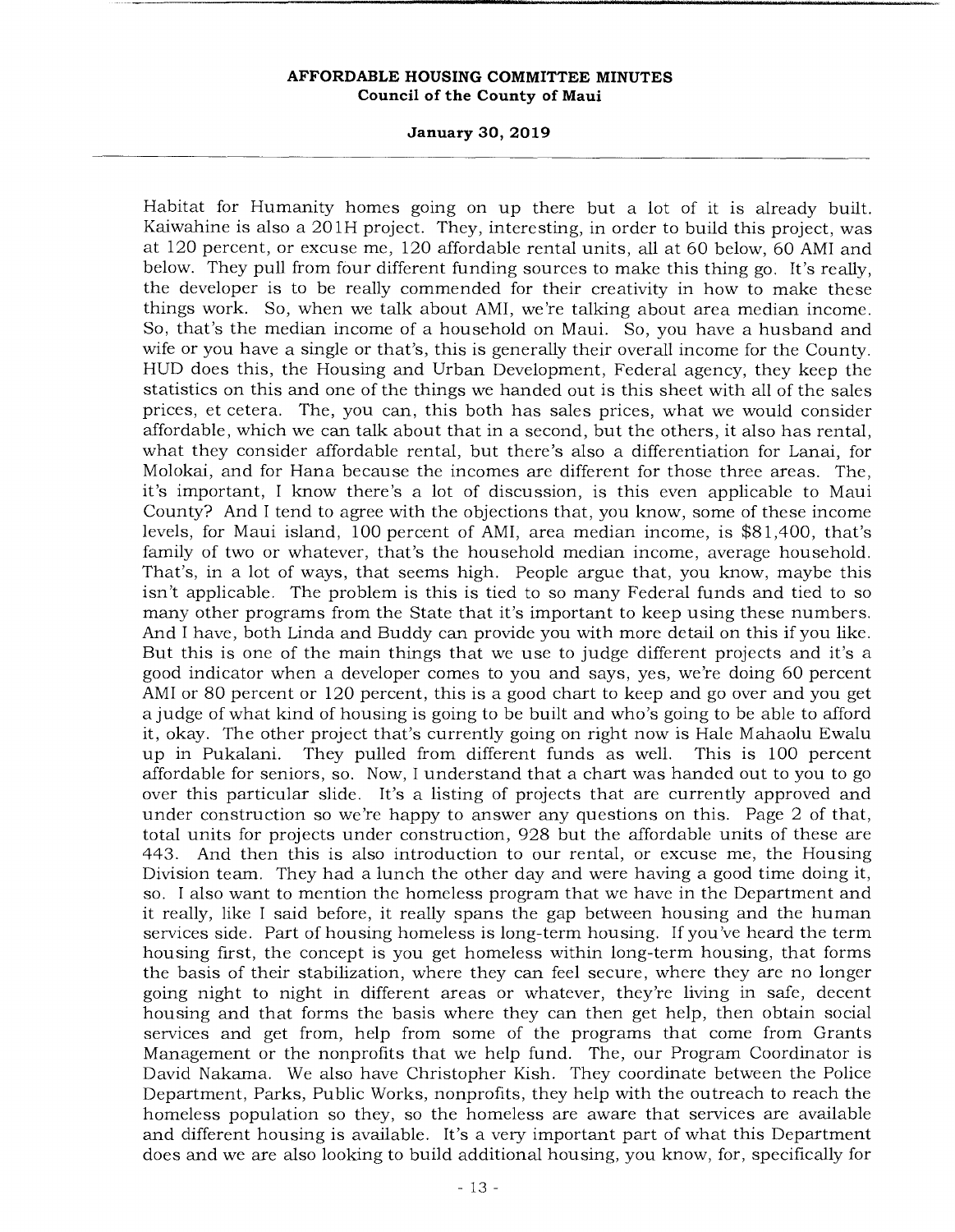#### **January 30, 2019**

the homeless, to get them off of the street and into a more stable environment. So, Madame Chair?

CHAIR KAMA: Yes, sir.

- MR. SPENCE: I'm pau but I'm happy to answer anything and I have two experts here that have the details of any of this.
- CHAIR KAMA: Okay. Questions, Members?
- COUNCILMEMBER SINENCI: Chair?

CHAIR KAMA: Yes.

- COUNCILMEMBER SINENCI: Yes, a question for the Department. Has there been any models for the homeless program, models for homeless shelters or housing units that was, has been developed or designed for the, to address the homeless?
- MR. SPENCE: There's a number of models out there. We've seen a few things on Oahu, some of 'em I think are very helpful, some things, I would like to be able to provide our people with a little bit more dignity than some of the things that I've seen. But we are looking at those and we're trying to aid our, a lot of those are coming from nonprofits, the long-term housing, and we're looking to aid them in expanding their capacity right now.
- COUNCILMEMBER SINENCI: Are there any partnerships with some of the churches and local charities to help with this, the homeless?
- MR. SPENCE: Yes, we work extensively with Family Life Center, they have a couple facilities on the island, they are faith based and so we are very happy to work with them. There's also Ka Hale A Ke Ola, they run a number of very low income, they run some shelters but also low income long-term housing as well. And so come Budget time, you're going to see grants for some of these, for these facilities and these programs and this is where it goes to, is helping, ultimately helping our residents. If you need more detail, I'm very happy to provide that.

CHAIR KAMA: So, Member Lee?

COUNCILMEMBER LEE: Thank you, Madame Chair. Director Spence, as you know, years ago we created the RO zone, the RO Overlay District --

MR. SPENCE: Yes.

COUNCILMEMBER LEE: --cluster housing, all of that the Council created in order to create, to add to the toolbox, you know, for housing. So, now I think the trend is to consider tiny homes or micro homes and I was wondering if we need to provide enabling legislation so that we can make that a reality instead of trying to do it as a pilot project or, you know, on a case-by-case basis.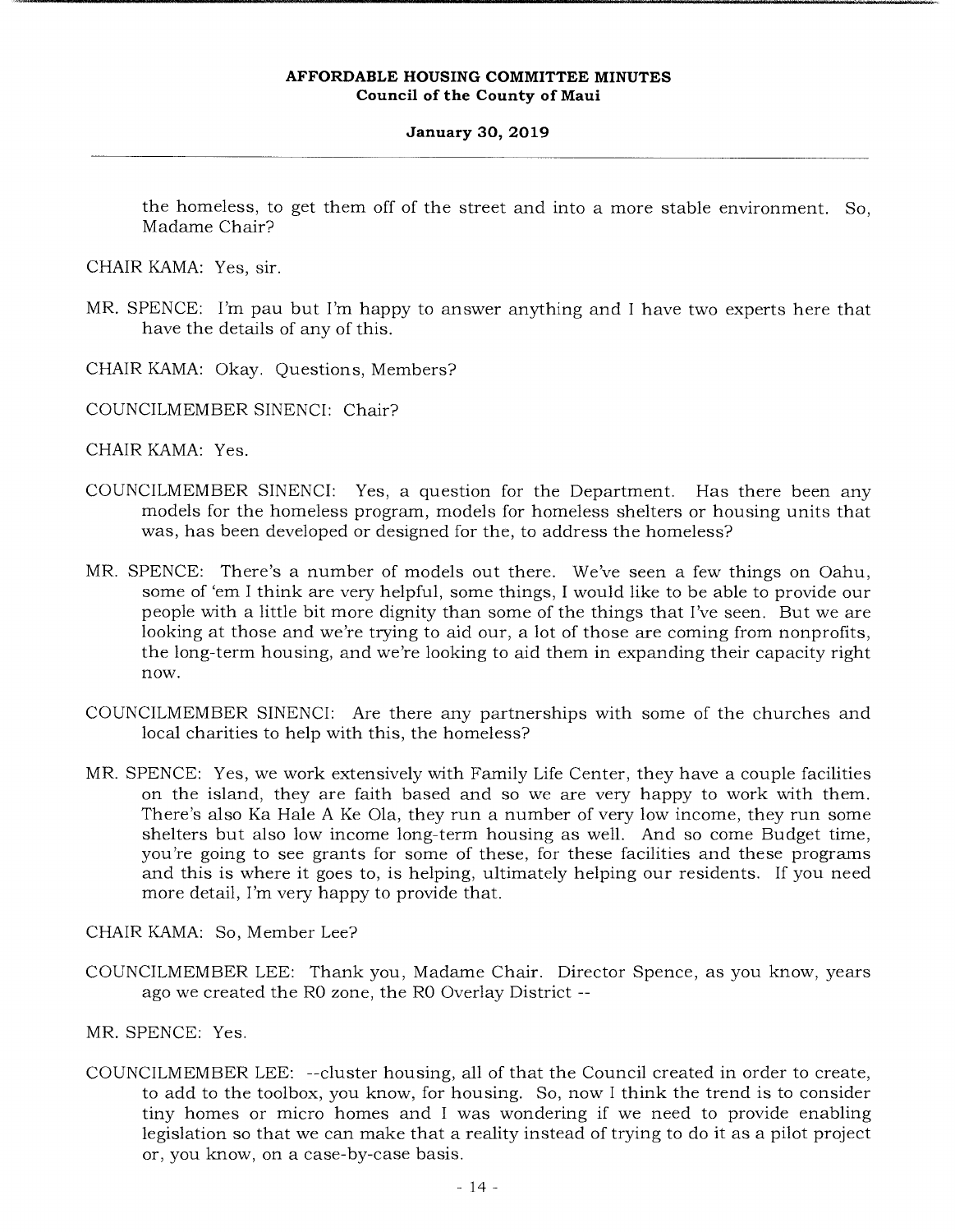#### **January 30, 2019**

MR. SPENCE: Very good. Madame Chair?

CHAIR KAMA: Absolutely.

MR. SPENCE: I'm very familiar with the RO overlays, et cetera. We actually had an opportunity to process a couple of those. I've been approached by a number of people about tiny home developments and, you know, I've had to change my own paradigm on my reception of that concept. I've been approached by older people who don't want a big home to take care of and a big mortgage, et cetera. Also, different generations are looking for something new. So, I've been approached by one person who is probably going to come to the Council under the experimental housing provisions in Title 16 and so as soon as they're done with their application, I'm happy to bring that to the Council's attention. We have retired teachers that are looking forward to this, et cetera. There's also a church in Kahului wants to be able to provide the same kind of thing as almost like starter homes so they can, people can build equity and then be able to sell and pass those affordable units on to someone else. And then I've talked with a couple of landowners on the west side that are also thinking about appropriate location for that kind of development. So, I don't know if we need enabling legislation, you know, I know your Council Chair once said, okay, so we try these things, when do they stop being experimental and something that should just go in our Zoning Code? I'm happy to discuss that kind of provision in our codes.

COUNCILMEMBER LEE: May I have follow-up --

CHAIR KAMA: Sure.

COUNCILMEMBER LEE: --Madame Chair? I think that the better thing is to provide enabling legislation --

MR. SPENCE: Okay.

COUNCILMEMBER LEE: --and not do things on a case-by-case basis and our office would be happy to do the research on that because other places have it. The other thing is I, as one of the testifiers mentioned, I think this group is wanting to develop a multi-pronged approach to affordable housing. So, it's not just a matter of having tiny homes for teachers or retired people or, you know, people who want to scale down. I think what we need to do is start at the bottom. So, the tiny home may not be the luxurious tiny home, it would be a basic tiny home --

MR. SPENCE: Right.

COUNCILMEMBER LEE: --yeah. And when we were on Oahu for the Leg, I had the opportunity to visit the tiny home project on Sand Island and this is what I mean, you know, that could be like the starter home and then, you know, we provide other products where they are able to move up, you know, provide upward movement, and when they're more settled and have better income, they can move up, you know, to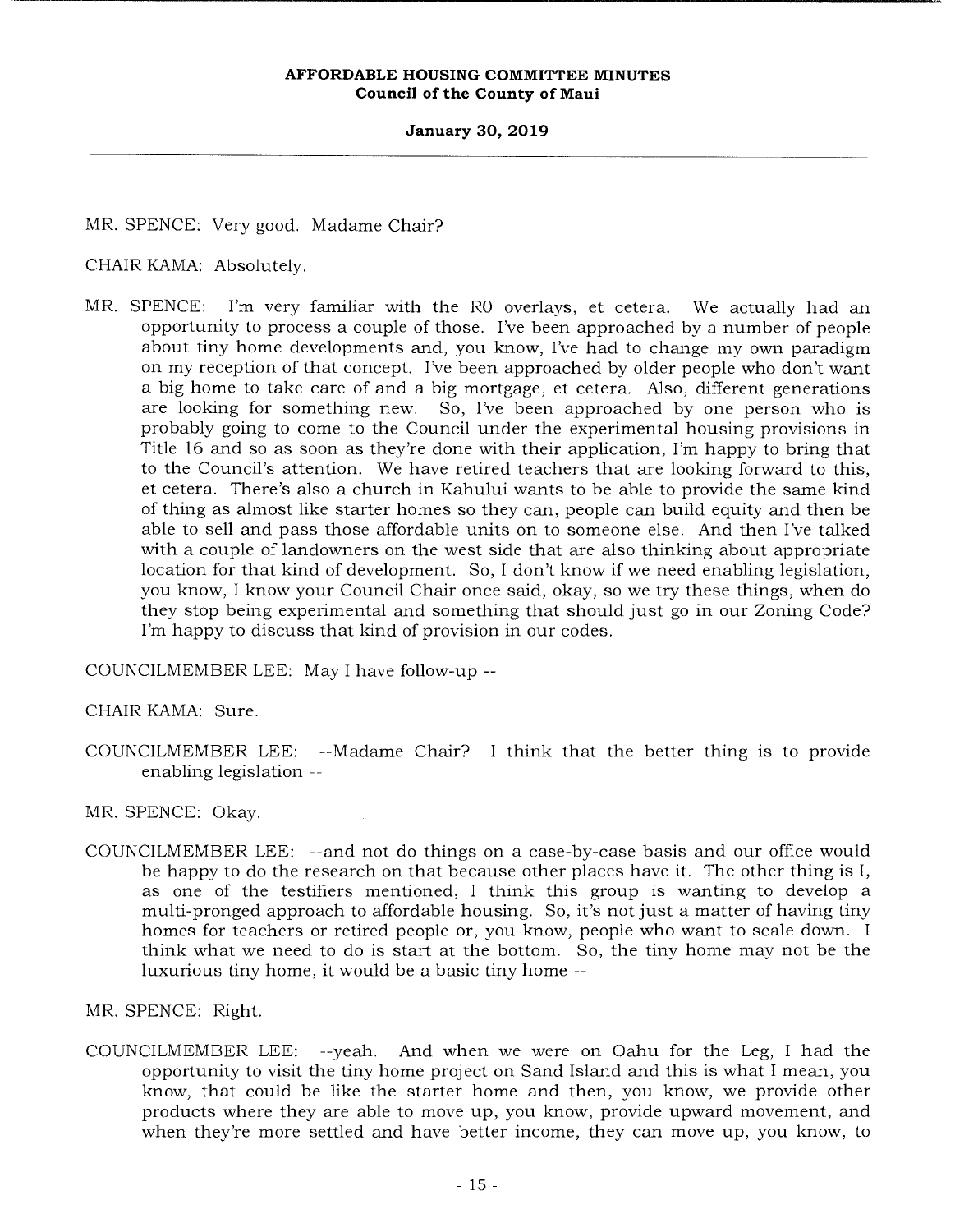#### **January 30, 2019**

another type of home and up and up and up because right now the people at the bottom have nowhere to go --

MR. SPENCE: Correct.

COUNCILMEMBER LEE: --for the second or third movement, they're stuck. And that's one of the reasons why people at Ka Hale A Ke Ola, you have the transitional homes, units, and then you have the long-term affordables. Well, nobody leaves the long-term affordables 'cause there's no place to go --

MR. SPENCE: Yeah.

COUNCILMEMBER LEE: --for the next step. And that's why I think we are very interested, not interested, but committed to finding the products that our people need in order to keep moving because you don't want them to be content to stay at the bottom, you want them to keep striving for the next step.

MR. SPENCE: Correct.

- COUNCILMEMBER LEE: And so those tiny homes on Sand Island were actually these temporary units that they used in Japan, you know, when they had the tsunamis, the Sendai tsunami. I think they were able to acquire like over 600,000 of these units so they don't need as many now, so the units at Sand Island came from Japan. And what was neat about it is a lot of people donated their time and services to make that project happen, like Matson brought all those units to Hawaii for free and a lot of people just contributed time and services. So, I'm thinking that if they can do it, we can do it too, yeah?
- MR. SPENCE: I would think so. And I concur, there should be a whole range of product types, not, they, people have to start somewhere and then they should be able to move and as they have families, they should be able to expand, et cetera, I concur.

COUNCILMEMBER LEE: Thank you.

CHAIR KAMA: Member Hokama? I'm sorry, Ms. Lee, are you --

COUNCILMEMBER LEE: I'm done, thank you.

CHAIR KAMA: --finished? Thank you.

- COUNCILMEMBER HOKAMA: Thank you, Madame Chairman. Couple questions for the Department. Kinda disappointed that this is all the projects we have to show the Committee this afternoon, Mr. Spence.
- MR. SPENCE: No. We have much more substantive sheet of projects that is currently under way or have been approved and we can hand that out at any time the Chair chooses.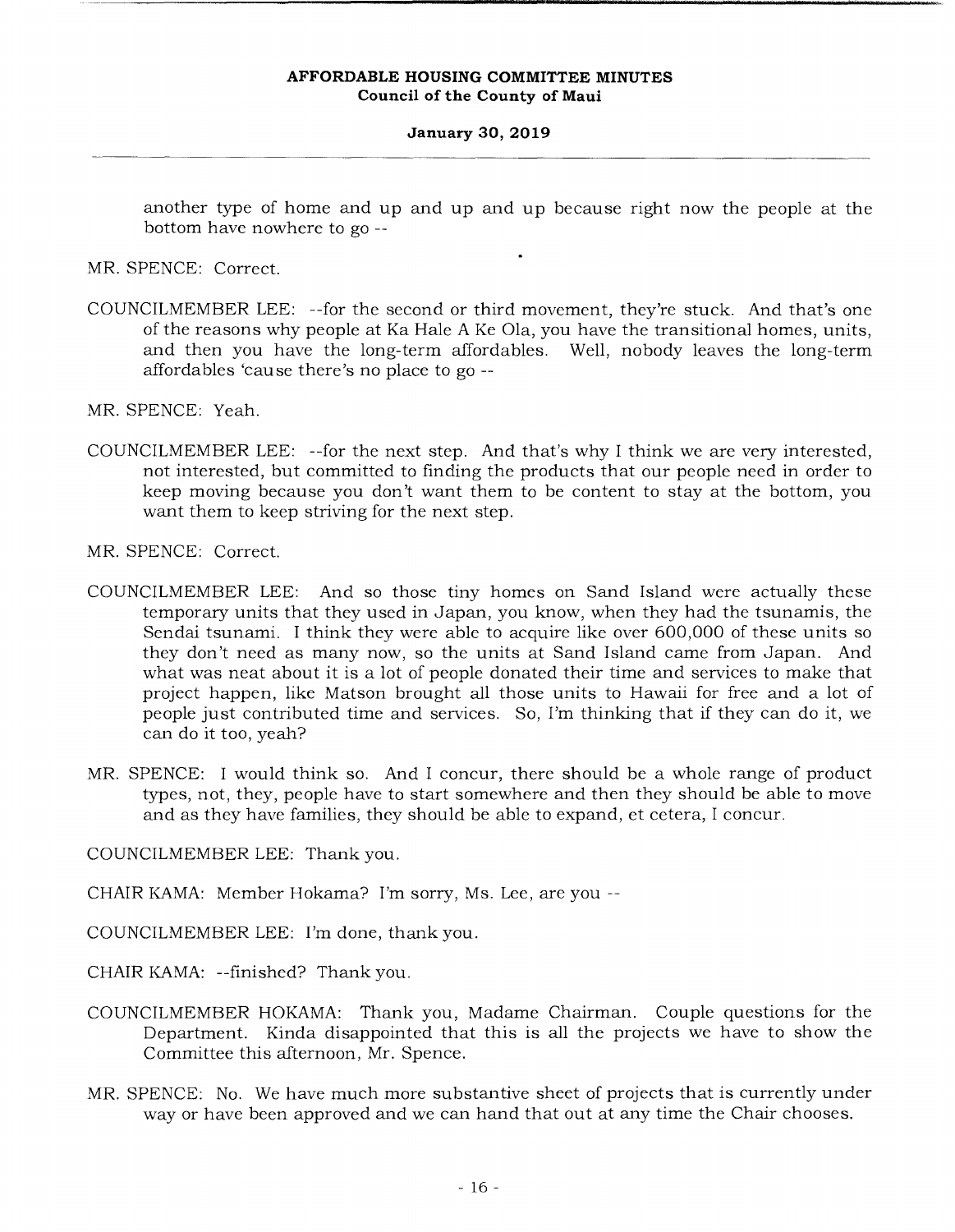#### **January 30, 2019**

COUNCILMEMBER HOKAMA: Okay, so, Chair, and I have a few questions I would like to pose. So, if you want me to --

CHAIR KAMA: Absolutely.

- COUNCILMEMBER HOKAMA: --just break at one point to allow other Members, I am happy to follow your lead, Chair. So, the first thing then regarding affordable housing and Department. Why isn't the County's own project, the Lanai Affordable Housing Project, on this list? Is this Administration telling me, the Member from Lanai, that you folks are not going to support our housing project? Is that what you guys telling me this afternoon, and my community?
- MR. ALMEIDA: Thank you, Chair, and thank you, Member Hokama, for that question. The sheet that you have before you is just one part of the overall spreadsheet that we have to pass out. It's just projects that are currently under construction. The County of Maui's Lanai project is on the pending sheet and is definitely active and a project that we are supporting and pushing forward.
- COUNCILMEMBER HOKAMA: Okay, I thank you for \_\_\_\_\_\_ it because I've been asked that of this Administration. And again, we understand the new Mayor will make his priorities so I appreciate your straightforward response. I'm like Ms. Lee in the sense that even in the 1980s when Velma Santos was Director of Human Concerns for Mayor Cravalho, housing was a big issue, okay, and they had thought that maybe one of the answers from private sector was, build the mass, it'll take care the price. Inventory was the so-called answer but to solve the answer, of course, we needed to zone more properties, okay, 'cause zoning was part of the formula of points that needed to be addressed. So hearing that, and here we are 45 years plus later, why wouldn't we, because, you know, I'm tired of waiving standards, so I'm like Ms. Lee, I'm open to why wouldn't then you propose to us legislation to change the standards so that it makes sense for us now and we don't have to deal with waivers of standards. If the current standards doesn't work, why are we keep sticking with the standards? Why don't we adjust it, whether it be lot sizes, whether it be about underground or overhead utilities, whether it be we're going to scrap all sidewalks and just do grass easements and right-of-ways? Why aren't we approaching it from adjusting the standards as it relates to the cost factor?
- MR. SPENCE: The answer to that, there's a few answers to that. One, which isn't, which is you're involving a lot.. I'm totally open to that. Councilmember Lee said enabling legislation, I'm entirely agreeable to come up with some legislation and present it to this Committee. But in doing that you're also involving numbers of agencies that, as you know when you go through a 201H approval process, you get each one of the agencies up here and they are asked questions about the standards that each one of those agencies requires. Every project's a little bit different. Some people want to do sidewalks, other people don't. Some people are talking, like what you're saying with grass swales, et cetera, I'm not sure if we can come up with a one-size-fits-all. I mean, we can do something for tiny homes, we can do something, you know, to help enable that really lower end but just a one-size-fits-all enabling, I think that's going to be a little bit more difficult to do. So, we also do have, the last Council passed that new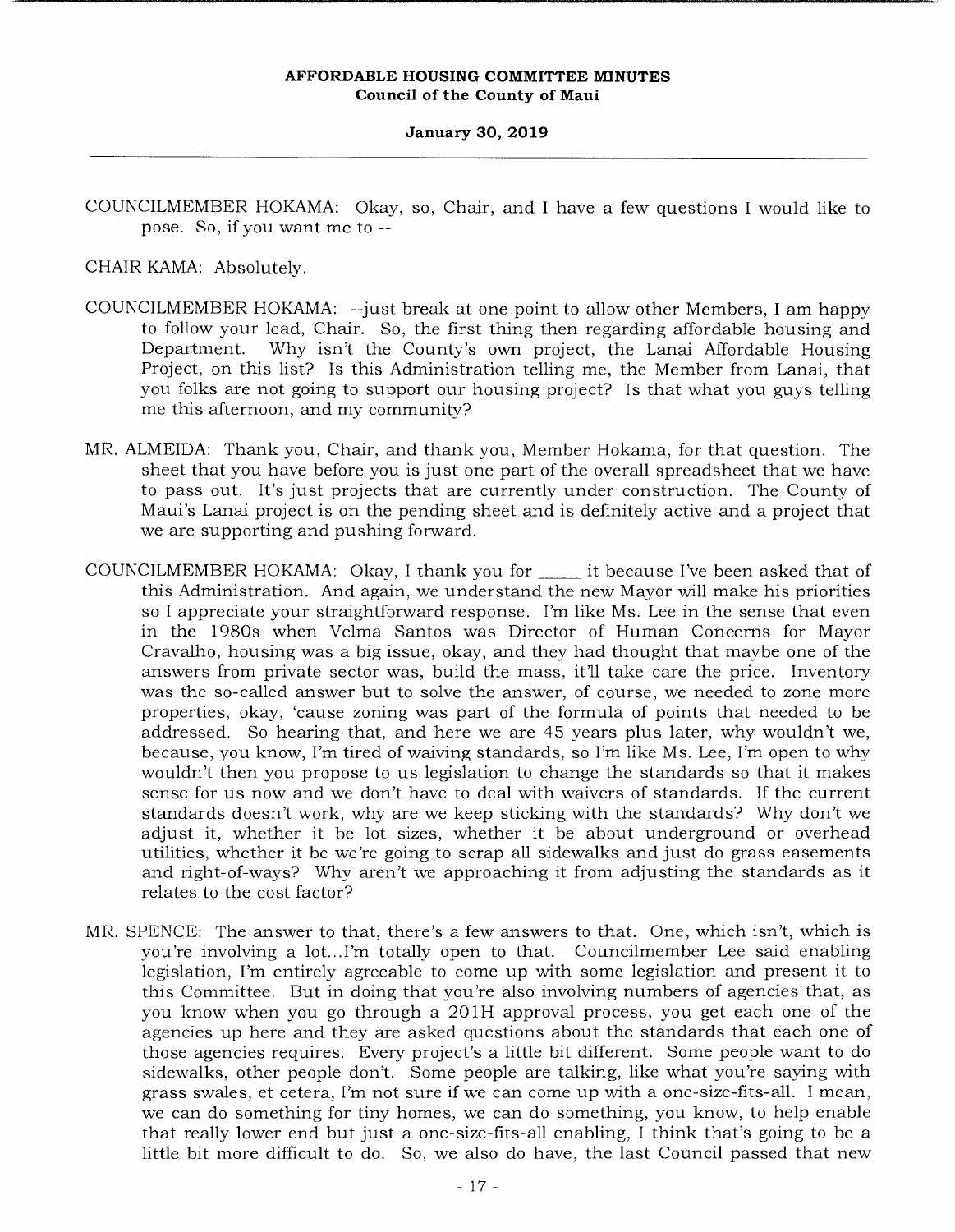**January 30, 2019** 

2.97, which is like a County 201H and a grants incentives but, again, that goes back to the individualized exceptions that, you know, you're referring to right now, that maybe we should just adopt affordable housing standards perhaps.

- COUNCILMEMBER HOKAMA: Well, you know, I am, my sense from my Chairman is, you know, she's looking at options and opportunities and, you know, we're not stuck to what currently is in approaches so, you know, I'm asking you to be maybe a little bit more creative or challenge us to find additional opportunities for you. I see the sense of keeping experimental housing, especially if we want to test new technology for certain components, whether it's the wastewater component, whether it's the power component for, from the utilities side. I can see us doing experimental housing with technology moving as quickly as it is, especially for us on Lanai, okay, 'cause I deal with a median income of \$30,000 less per family compared to Maui, okay, \$30,000 less, okay, so I need different kind housing for Lanai, okay. And I am happy to hear 'cause I've visited four manufacturers of tiny homes. One guy told me he could do it for \$70,000. Another one told me I have a \$285,000 unit for a tiny house, okay, dependence on the market that they're going after, right. They're going for the upper end millennials and they feel they can get \$280,000 for a tiny home, okay. Of course, the quality of the materials is totally different from the \$85,000 unit but you have choices, okay. And so for my thing, I'm open to even looking at zoning in like a more hybrid version of a project district that we gonna set where we want along the route we want, next to the utilities we want, a certain component of housing and within this blob, these are your standards and we expect a certain price range for this type of standards in this blob that's sufficient to connect to power, water, sewer and roads. So, do you feel that is another workable approach for this Committee to consider?
- MR. SPENCE: That is a...I'm sorry. Yes, I think that's a very workable approach. We are going to have, we are going to involve the Department of Planning, since they oversee the Zoning Code, but I think that's something. The experimental housing provisions, they're very vague. I think it would be better if we came up with something, we should maybe leave that alone for something really new but what you're talking about, we can come and standardize it.
- COUNCILMEMBER HOKAMA: Mr. Spence? I cannot appreciate that comment because to say we should put it off, our people are tired of waiting, okay.

MR. SPENCE: I agree.

- COUNCILMEMBER HOKAMA: We've been talking this for, for me 20 years, for my father was 60 years ago, okay, we still talking about housing, okay. So, pretty much it's like in the eternal bug-a-boo. But I'm willing to try something. I'm not willing to continue to wait because the way I'm looking at it, from my perspective, Mr. Spence, as one of the few dying middle-class people, I'm getting tired of carrying the load of paying, okay, and my group is shrinking, you know, those that really pay the bill. And so I'm ready to try some 'cause I'm tired of paying to wait.
- MR. SPENCE: I agree. We have projects that we will be bringing to you.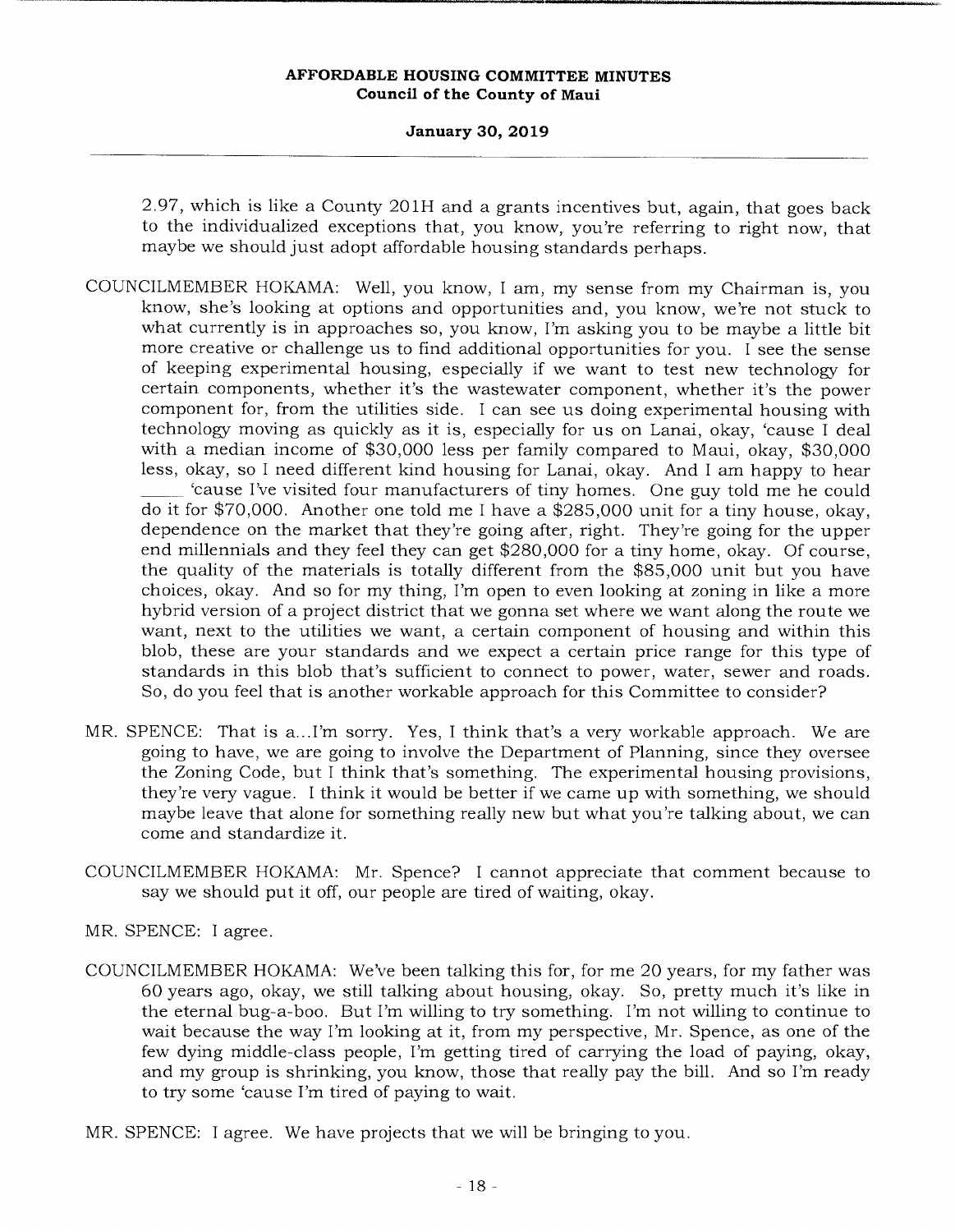#### **January 30, 2019**

COUNCILMEMBER HOKAMA: And the last one is, when appropriate, Chairman, I would like you to have the Department come in and talk to us about ohana funding, okay, there's multiple opportunities, part of that is density --

CHAIR KAMA: Yes.

COUNCILMEMBER HOKAMA: --okay.

CHAIR KAMA: Yes.

COUNCILMEMBER HOKAMA: And my issue is, that's where we need his Department and others to chime in because density is an issue for us --

CHAIR KAMA: Yes.

COUNCILMEMBER HOKAMA: --okay. What, how we gonna do, is there capacity in water, sewer, the current road system to handle increasing the density to put all these additional units in old subdivisions, okay? And unless we gonna address parking, and this is for your district, Ms. Chairman --

CHAIR KAMA: Yes.

COUNCILMEMBER HOKAMA: --with no, you know, not to make it a point but, I'm concerned about Kahului. You got monster houses, six, eight bedrooms with no parking on the lot, which means all vehicles are on the road, okay. You know what that place is going to look like in 25 to 40 years? Hell. That is our commercial center of this County, okay, and if we don't move fast enough, I hate to see what redevise is going to cost us because of slum and blight concerns, okay. Let's deal with realities, slum and blight, because lack of infrastructure reinvestment. So that has to be thought about when we look at density and ohana-type of --

CHAIR KAMA: Yeah.

COUNCILMEMBER HOKAMA: --projects. Thank you, Chair.

- CHAIR KAMA: Thank you, Mr. Hokama. Mr. Molina?
- VICE-CHAIR MOLINA: Thank you very much, Madame Chair. With the, with limited time we have left, certainly some great issues brought up by Members Lee and Hokama. I just basically have one question for the Department and that, the focus is on the gap group, the working professionals that are, I guess, cannot, do not qualify for lower income housing but yet cannot afford market-rate homes. Where are we on that in terms of projects that are available to address the needs of our folks in the gap group? You know, these people work in very critical professions that provide a major need for our community, such as police, fire, teachers, nurses, et cetera, certainly a critical area, and we don't want to lose these people because they don't have housing opportunities and they have to move elsewhere. Can you provide, Department, provide comment?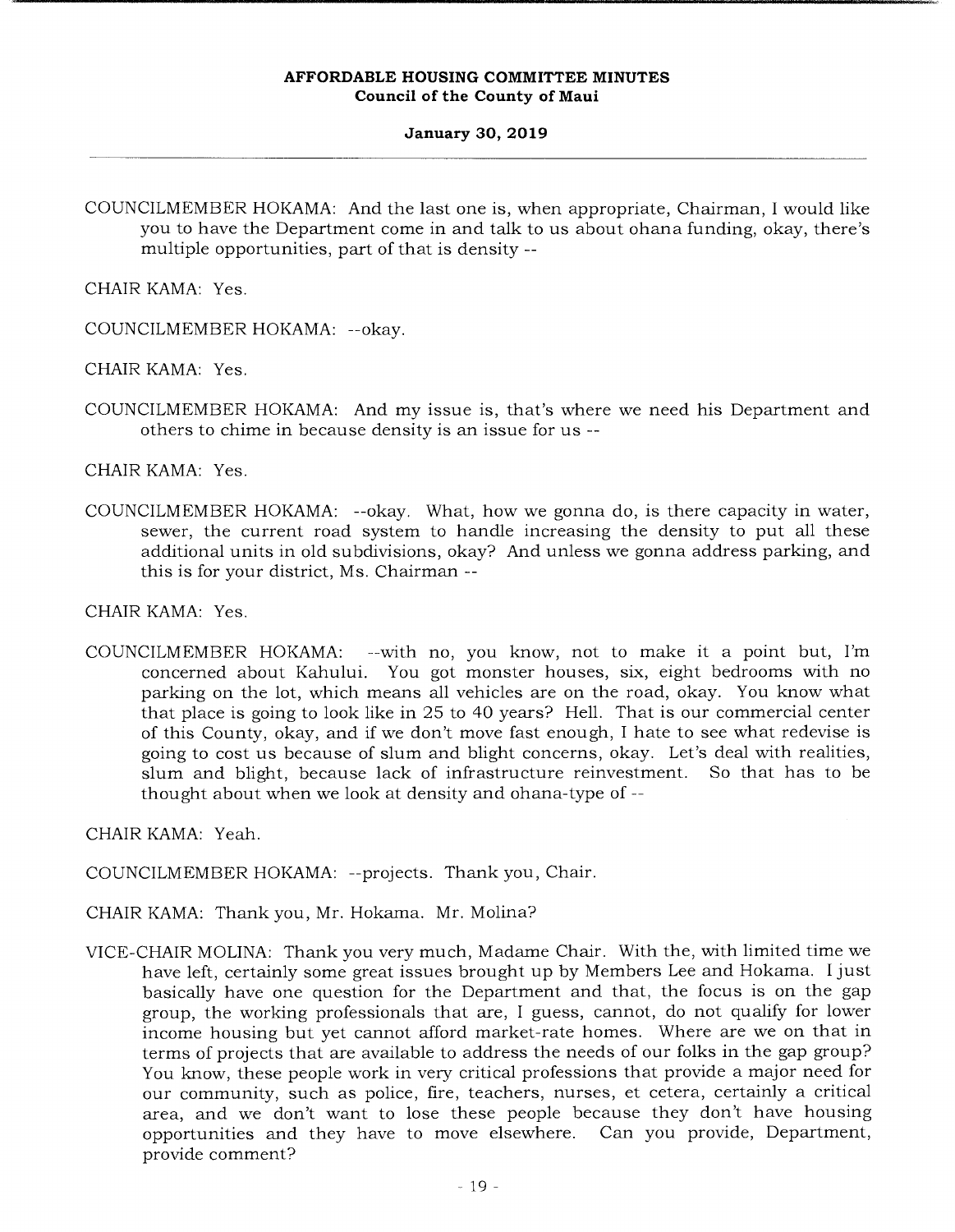**January 30, 2019** 

- MR. SPENCE: Right now on this sheet that we handed out, the pile of paper actually, it goes up to gap income, which according to HUD is 150 to 160 percent of area median income. That's pretty much market housing right now, what the market is bearing. So, we list this on this chart because HUD, you know, these are their numbers, but we see a number of projects, you'll see 20lHs when they come before you, that units are, you know, on the lower end, 80 percent and lower, but you'll also have a number of units that are up to 140 percent so we are reaching the middle-middle income, the very working professionals with husband and wife doing, you know, professional kind of work within our County.
- VICE-CHAIR MOLINA: Okay. Well, thank you, I'm glad to hear that we're, you know, making progress in that direction.
- MR. SPENCE: It's a range. It's a huge range of needs and income groups.

VICE-CHAIR MOLINA: Okay, thank you.

- CHAIR KAMA: Member Sugimura, you had a question?
- COUNCILMEMBER SUGIMURA: Thank you. Thank you, Chair. So, thank you for this presentation, it's always interesting and I, like Member Hokama, I look forward to a more comprehensive list. I think we used to see that quarterly, I think, in the past, so if you could. My question is this, what is Maui County's plans for the Ohana Zoning, the Ohana Zone funding that the State made available and what are we doing--I think when it was announced, I only heard, and Oahu was using it, I wanna say Kauai, but Maui was not mentioned. So, what is our plan for the Ohana Zone funding made available by the Governor?
- MR. SPENCE: Okay. To be really honest with the Committee, first off, Ohana Zones, the State Legislature provided \$30 million for Ohana Zones, it's to increase capacity for homeless, for short-term and long-term. It's limited to State and County properties. We, all of our State and County properties are currently being used for some other use, whether it's water tanks, roads, pump stations, et cetera, there's very little available. There's, we're looking at, right now we're looking at one profit *[sic]* with Ka Hale A Ke Ola for the conversion of one building to longer term residential and Family Life is also wishing to add capacity to one of their facilities. So, we are trying to make contact in the midst of everything to see what we can do with that. We're also, I'm going to carefully say, we are investigating, every day everybody drives by those UH dorms, we are investigating if we can use Ohana Zone's money to get that property back and remove those dorms and do something new on those. That's something well probably be bringing to Committee shortly 'cause there's certain provisions in the lease that Council should be aware of. So, but that's something that's on our current plate.

COUNCILMEMBER SUGIMURA: One last question.

MR. SPENCE: So, we're ...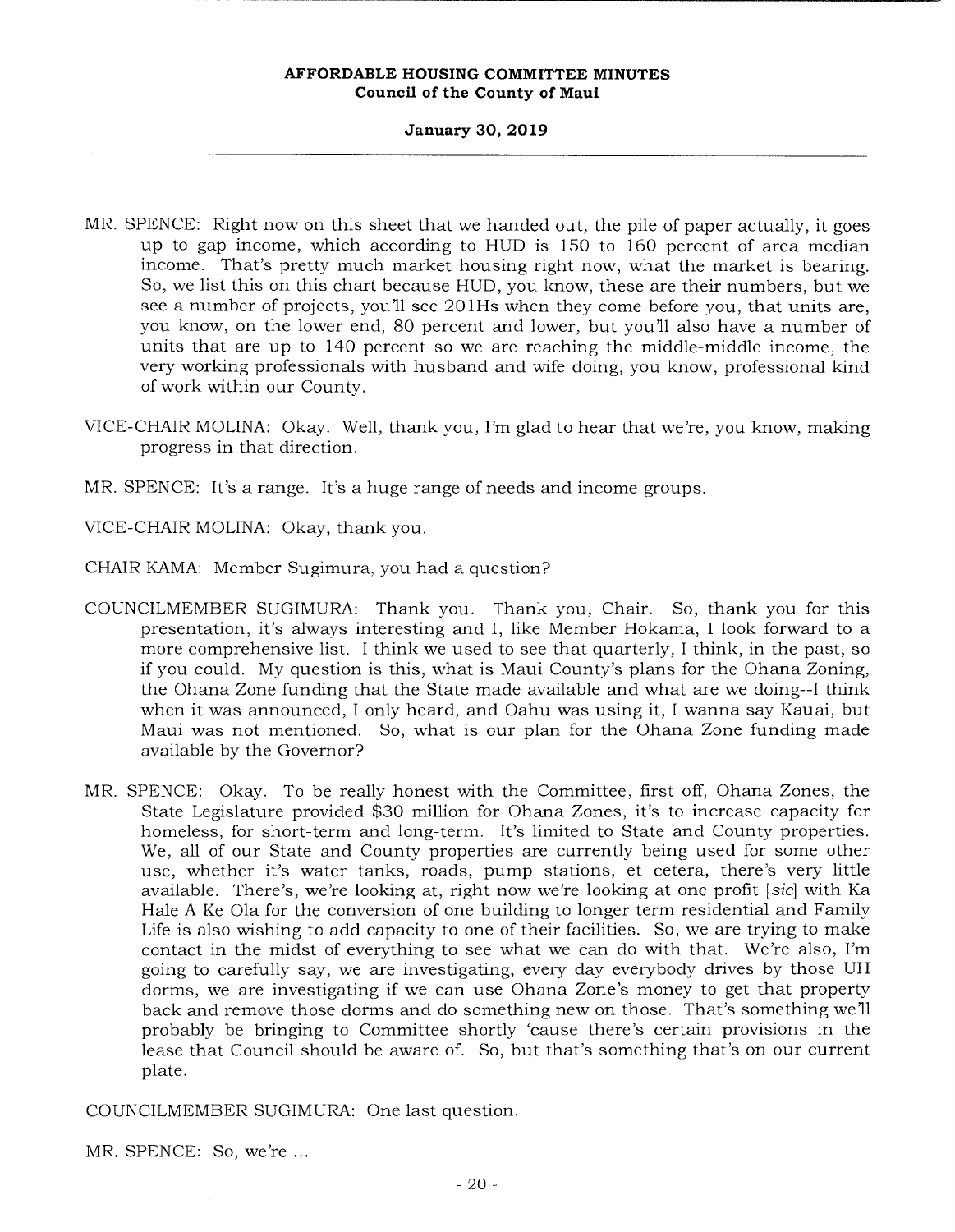# **January 30, 2019**

# CHAIR KAMA: Yes.

MR. SPENCE: We are actively looking for projects to use those monies.

COUNCILMEMBER SUGIMURA: So, one last question and then Ill turn it over. In Maui Lani there are, I forget how many units, that the County owns that's been sitting there so I would like to know, not today, maybe in the near future, what are, what is the Housing Department planning on doing with those Maui Lani units that are sitting there? And I think every, is it every month or every year, we pay all of this maintenance fees for this, these properties sitting vacant there. I know that in, last term Member Hokama tried to, twice, to see if we could sell it or do something with it but it was stopped and we're supposed to be doing something in this term so I look forward, maybe not today, maybe that's a bigger discussion but if you could put that on a future discussion maybe, Chair?

CHAIR KAMA: Will do.

COUNCILMEMBER SUGIMURA: Thank you.

CHAIR KAMA: Thank you. So, yes --

COUNCILMEMBER RAWLINS-FERNANDEZ: Mahalo, Chair.

CHAIR KAMA: --Councilmember Rawlins-Fernandez?

- COUNCILMEMBER RAWLINS-FERNANDEZ: Because of our time constraints, I'll just limit myself to one question. On the list that you provided, how many of these are affordable in perpetuity?
- MR. ALMEIDA: Thank you, Chair. Thank you, Member Rawlins-Fernandez, for that question. In perpetuity, the only entity right now that it is doing affordable housing in perpetuity is Na Hale 0 Maui. Na Hale o Maui is part of the Kahoma Project that Director Spence commented on earlier. They're doing 12 units in there. A lot of the, like the Kaiwahine Project and the Kenolio Apartments Project on the south side that are coming up, projects that involve low income housing tax credits, the rental projects, they are not in perpetuity but they have deed restrictions up to as much as 65 years. So, we have multiple projects that fall in that range, which have very long-term affordability periods. That would be the closest thing to perpetuity that we currently have pending and in process right now. Thank you.

COUNCILMEMBER RAWLINS-FERNANDEZ: Mahalo.

CHAIR KAMA: Thank you. So, I have a question for you, Mr. Spence. You mentioned that the Ohana Zoning dollars could only be used on State and/or County lands.

MR. SPENCE: Correct.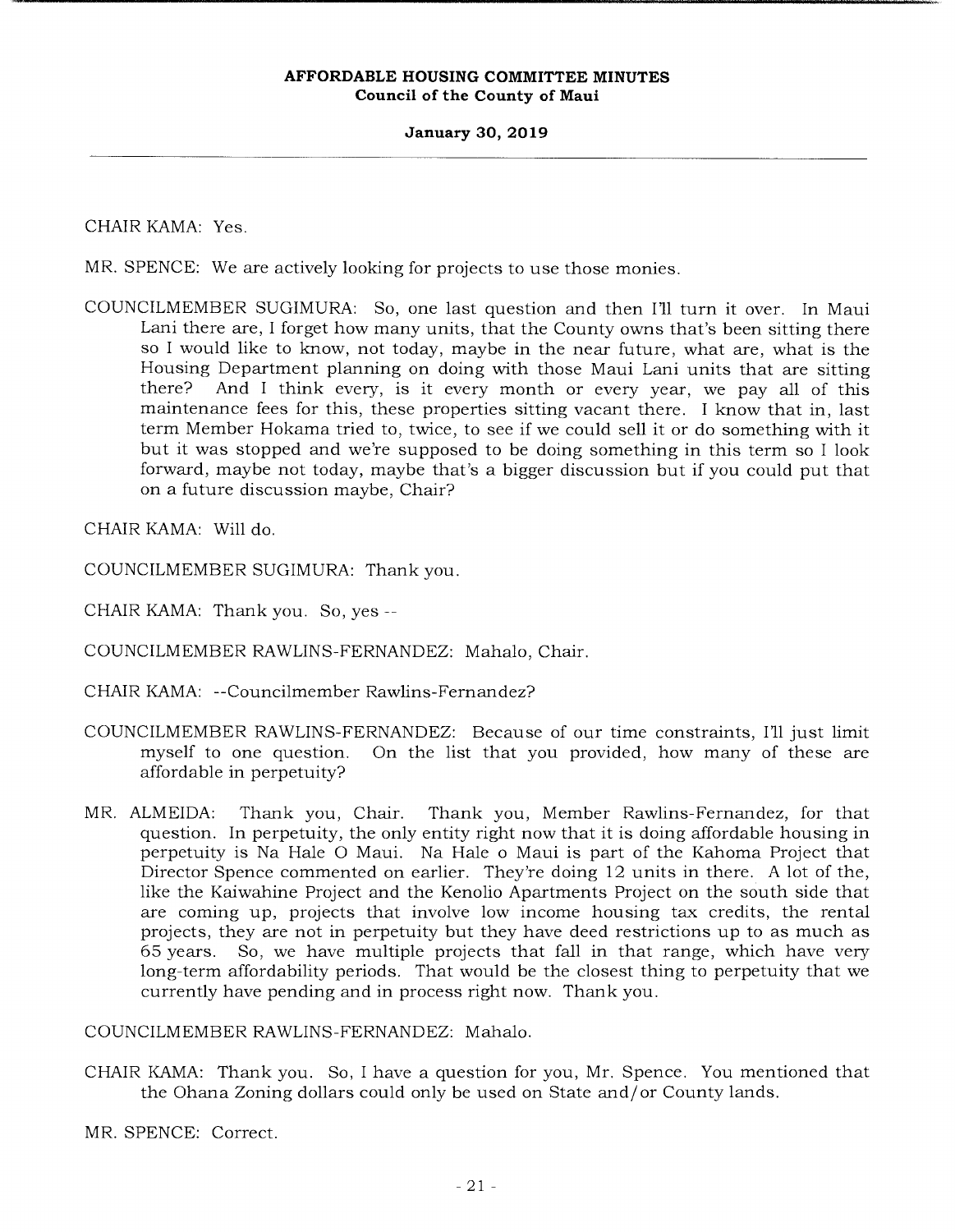#### **6103 'OC** £IEflUf

CHAIR KAMA: Have you not ever considered using those monies on Hawaiian Home Lands?

Paspers in developing a project. pis of vqqan bd bluow I .htd bill gnithemor diw buswol og ms bw ii notanibioop MR. SPENCE: If it's for a homeless project, I'm not sure, I will have to ask the State

CHAIR KAMA:  $O$ kay, good, thank you.

 $M$ R. SPENCE: Excellent question.

-- amou umo uno un ssalamon the question on Hawaiian Homes because as the host culture, we should not be CHANTE SUANTE SUANTE SUS SUBLEYS OUT SUIT A LUIT OUTS UNIT A LOURNEY OUR DEPART OF SUIT A SUIT OF SUIT SUIT S

MR. SPENCE: Agreed.

- constraints and so without further ado, if anyone has  $\alpha$  any last...yes, sir? then we should do it, so I callier that timing is of essence and we're all under head and my heart will always be. And if there's money out there to do something, CHAIR KAMA:  $\sim$ -and I mill keep pushing that . So, just to let you ill know, that's where my
- like to hand out to the membership. MR. SPENCE: Madame Chair, we have a complete list of anordable projects that we would

COUNCILMEMBEK HOKAMA: Chair?

CHAIR KAMA: Yes.

COUNCILMEMBEK HOKAMA: Madame Chairman?

CHAIR KAMA: Yes.

COUNCILMEMBER HOKAMA: One question, please, before you adjourn the meeting.

CHAIR *KAMA*: *Yes.* 

correspondenct of the Department, since Ms. Suginaris and the Maulium --COUNCILMEMBER HOKAMA: What I would like you, I would like you to consider sending a

CHAIR KAMA: Yes.

County to return all of the soluble position of  $\mu$  in  $\mu$  is  $\mu$  in  $\mu$  in  $\mu$  and  $\mu$  and  $\mu$  and  $\mu$  and  $\mu$  and  $\mu$  and  $\mu$  and  $\mu$  and  $\mu$  and  $\mu$  and  $\mu$  and  $\mu$  and  $\mu$  and  $\mu$  and  $\mu$  and  $\mu$  a the Department, request maybe Corp. Counsel's assistance, is it possible for the Department to implement. And in saying that, I would ask that you, to send a letter to been vehicles of the Altimation of the Altimation of the Altimation of the Steps of the Steps of the Steps of the Monday of the Altimation of the Steps of the Planes of the Planes of the Planes of the Planes of the Planes iof steps is well in the sequence of the section of the independent is velocitional population of the lots before  $\Box$ COUNCILMEMBER HOKAMA: -- proposal or consideration. One, because I think the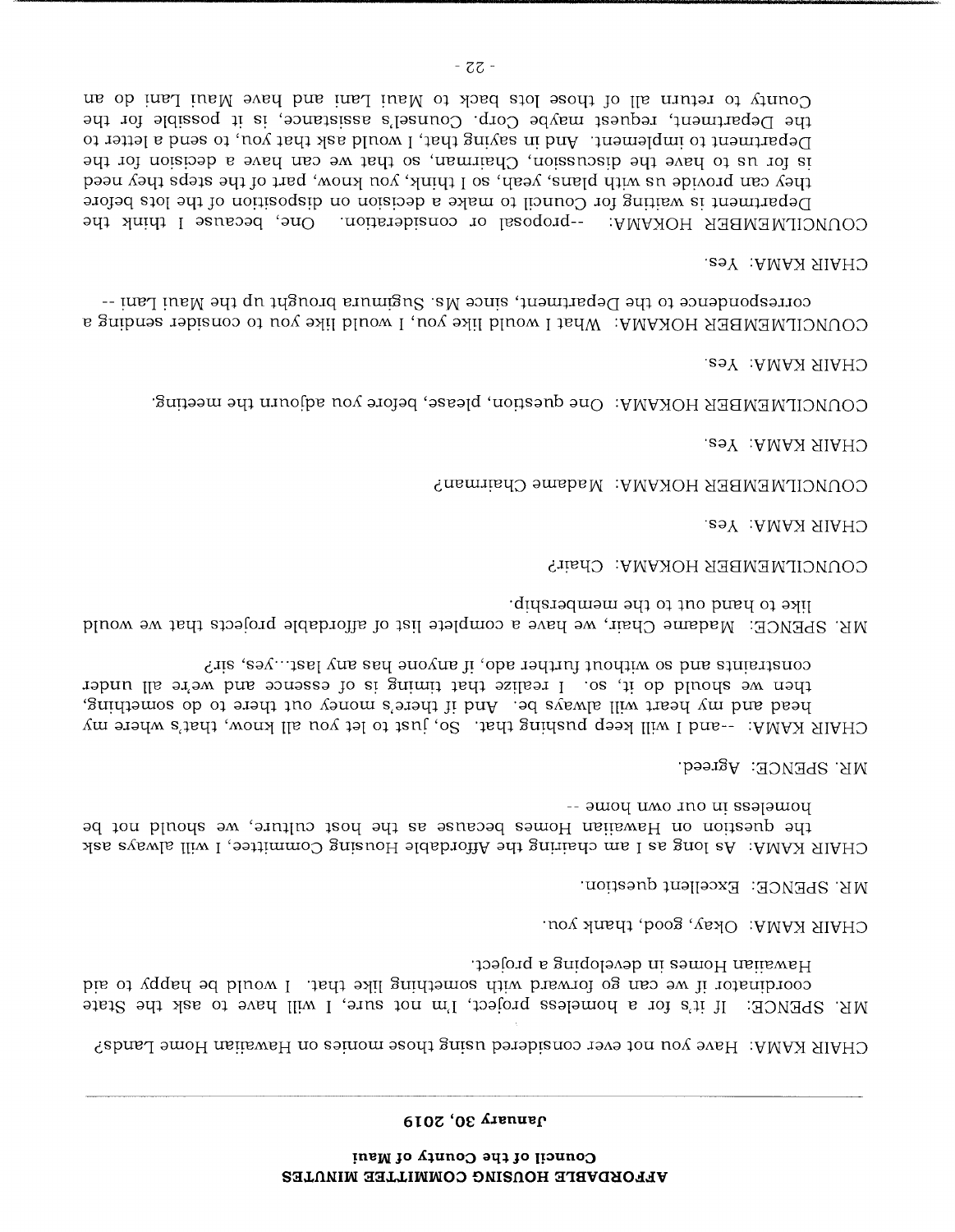# **January 30, 2019**

affordable housing project to satisfy the requirements of zoning and land use entitlement?

CHAIR KAMA: I would be very happy and very pleased to do that. Thank you.

COUNCILMEMBER HOKAMA: Thank you.

- CHAIR KAMA: So, one last thing, Mr. Spence, if you could. Are you able to put these on bigger sheets of paper? Whenever you do charts like this, can you just give it to us on something like this --
- MR. SPENCE: Madame Chair --
- CHAIR KAMA: --for the makules?
- MR. SPENCE: --this is the PDF that is available on our website. Any of the Members can print on larger if, I'm happy to give you a kupuna-size font copy of that.
- CHAIR KAMA: Thank you. So, Members, if we could, I would now like to be able to defer this matter.

# **COUNCILMEMBERS VOICED NO OBJECTIONS.**

# **ACTION: DEFER PENDING FURTHER DISCUSSION.**

CHAIR KAMA: Thank you. The meeting of the Affordable Housing Committee is now adjourned. . . *.(gavel).* 

**ADJOURN:** 2:55 p.m.

APPROVED:

**HA** KAMA, Chair

Affordable Housing Committee

ah:min: 190 130:alp Transcribed by: Annette L. Perkett